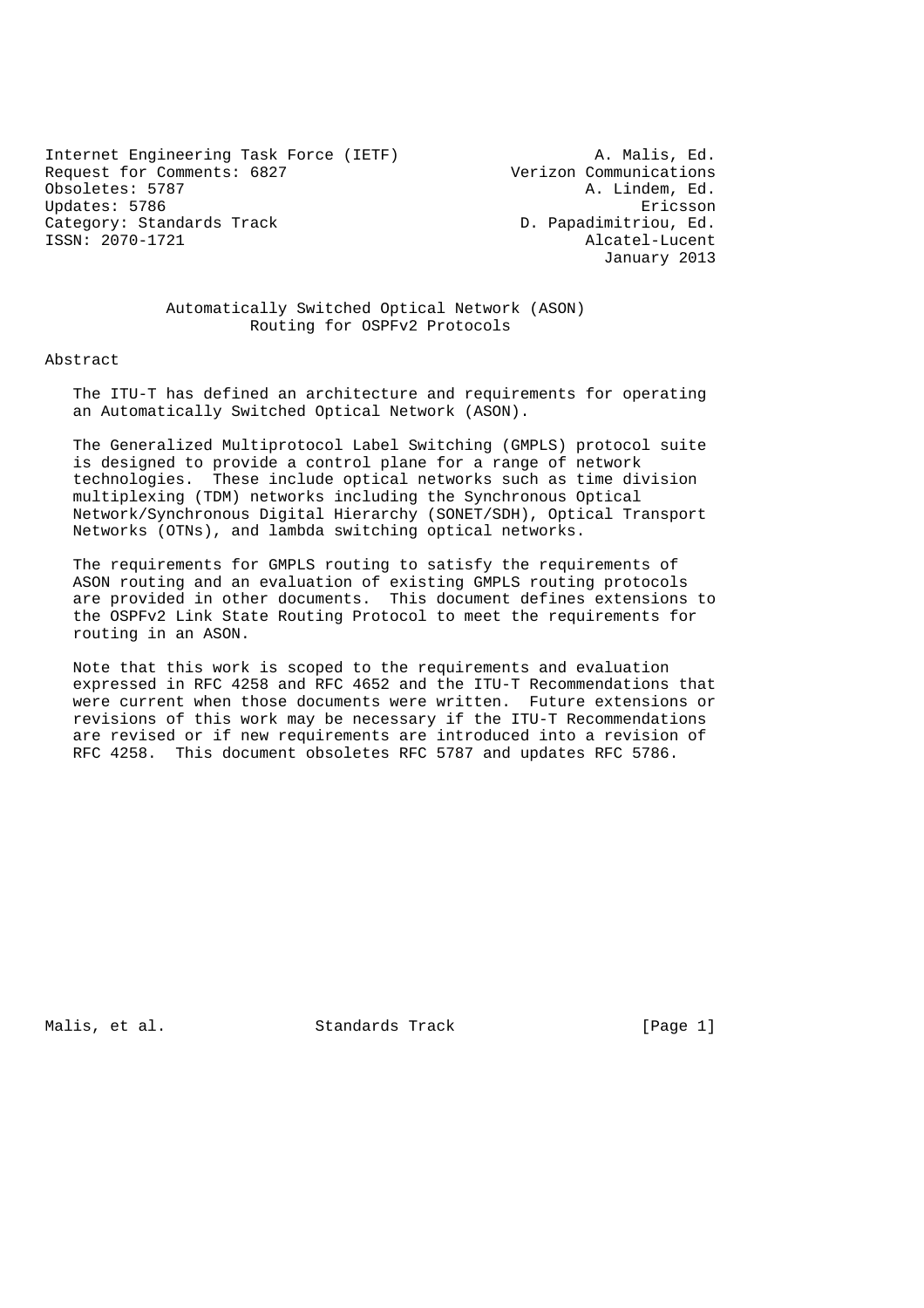Status of This Memo

This is an Internet Standards Track document.

 This document is a product of the Internet Engineering Task Force (IETF). It represents the consensus of the IETF community. It has received public review and has been approved for publication by the Internet Engineering Steering Group (IESG). Further information on Internet Standards is available in Section 2 of RFC 5741.

 Information about the current status of this document, any errata, and how to provide feedback on it may be obtained at http://www.rfc-editor.org/info/rfc6827.

Copyright Notice

 Copyright (c) 2013 IETF Trust and the persons identified as the document authors. All rights reserved.

 This document is subject to BCP 78 and the IETF Trust's Legal Provisions Relating to IETF Documents (http://trustee.ietf.org/license-info) in effect on the date of publication of this document. Please review these documents carefully, as they describe your rights and restrictions with respect to this document. Code Components extracted from this document must include Simplified BSD License text as described in Section 4.e of the Trust Legal Provisions and are provided without warranty as described in the Simplified BSD License.

Malis, et al. Standards Track [Page 2]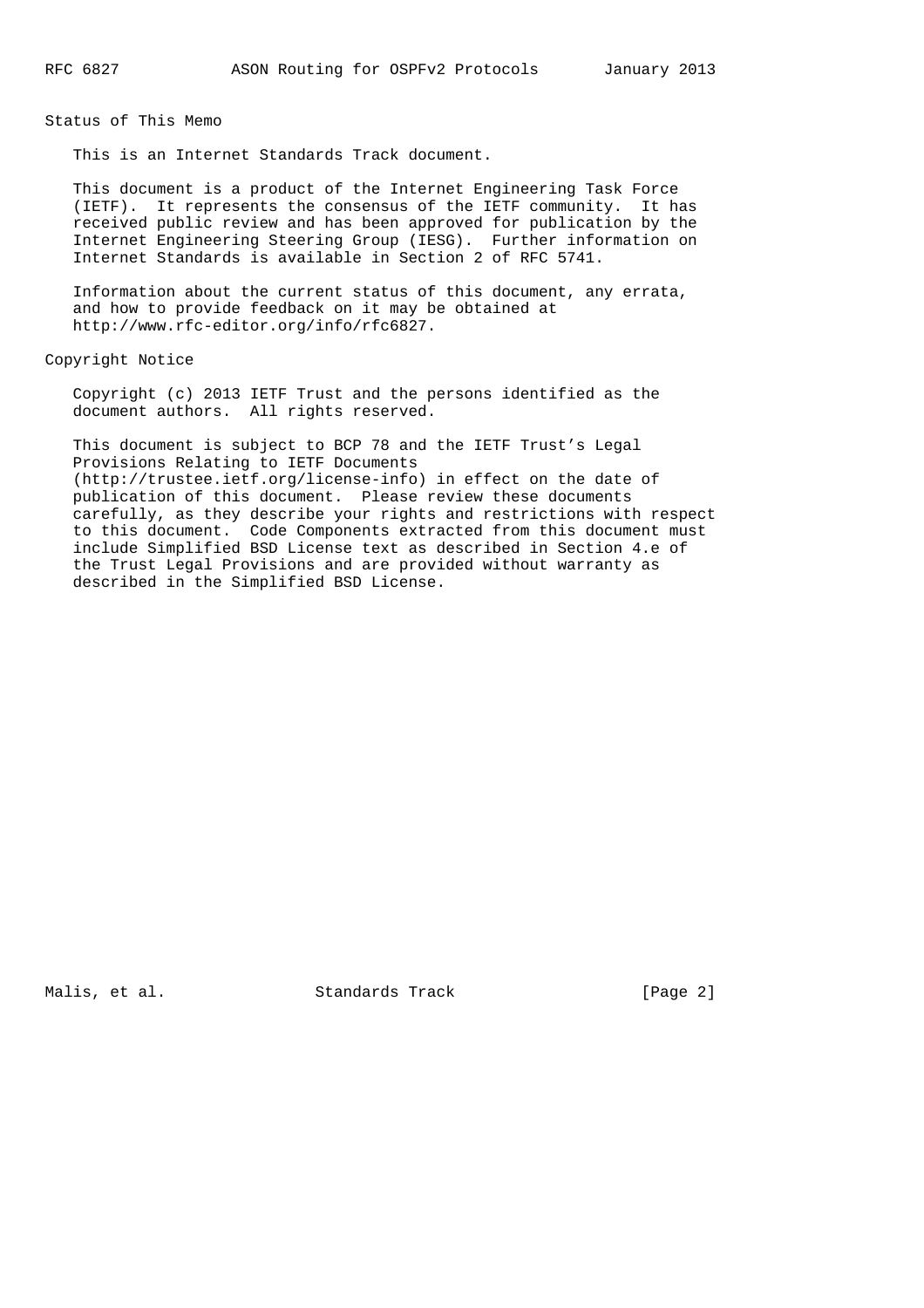# Table of Contents

| 1.1. Conventions Used in This Document 5                           |  |
|--------------------------------------------------------------------|--|
| 2. Routing Areas, OSPF Areas, and Protocol Instances 5             |  |
|                                                                    |  |
|                                                                    |  |
|                                                                    |  |
|                                                                    |  |
|                                                                    |  |
|                                                                    |  |
| 6.1. Link Advertisement (Local and Remote TE Router ID Sub-TLV) .9 |  |
| 6.2. Reachability Advertisement (Local TE Router ID Sub-TLV) 11    |  |
| 7. Routing Information Dissemination 11                            |  |
|                                                                    |  |
|                                                                    |  |
| 7.2.1. Inter-RA Export Upward/Downward Sub-TLVs 13                 |  |
| 7.2.2. Inter-RA Export Upward/Downward Sub-TLV Processing .13      |  |
|                                                                    |  |
|                                                                    |  |
|                                                                    |  |
| 10.1. Sub-TLVs of the Link TLV 15                                  |  |
| 10.2. Sub-TLVs of the Node Attribute TLV 16                        |  |
| 10.3. Sub-TLVs of the Router Address TLV 16                        |  |
|                                                                    |  |
| 11.1. Routing Area (RA) Isolation 17                               |  |
| 11.2. Routing Area (RA) Topology/Configuration Changes 17          |  |
| 12. Comparison to Requirements in RFC 4258 17                      |  |
|                                                                    |  |
|                                                                    |  |
|                                                                    |  |
|                                                                    |  |
|                                                                    |  |
|                                                                    |  |
| Appendix B. ASON Routing Terminology 28                            |  |
|                                                                    |  |

Malis, et al. Standards Track Frack [Page 3]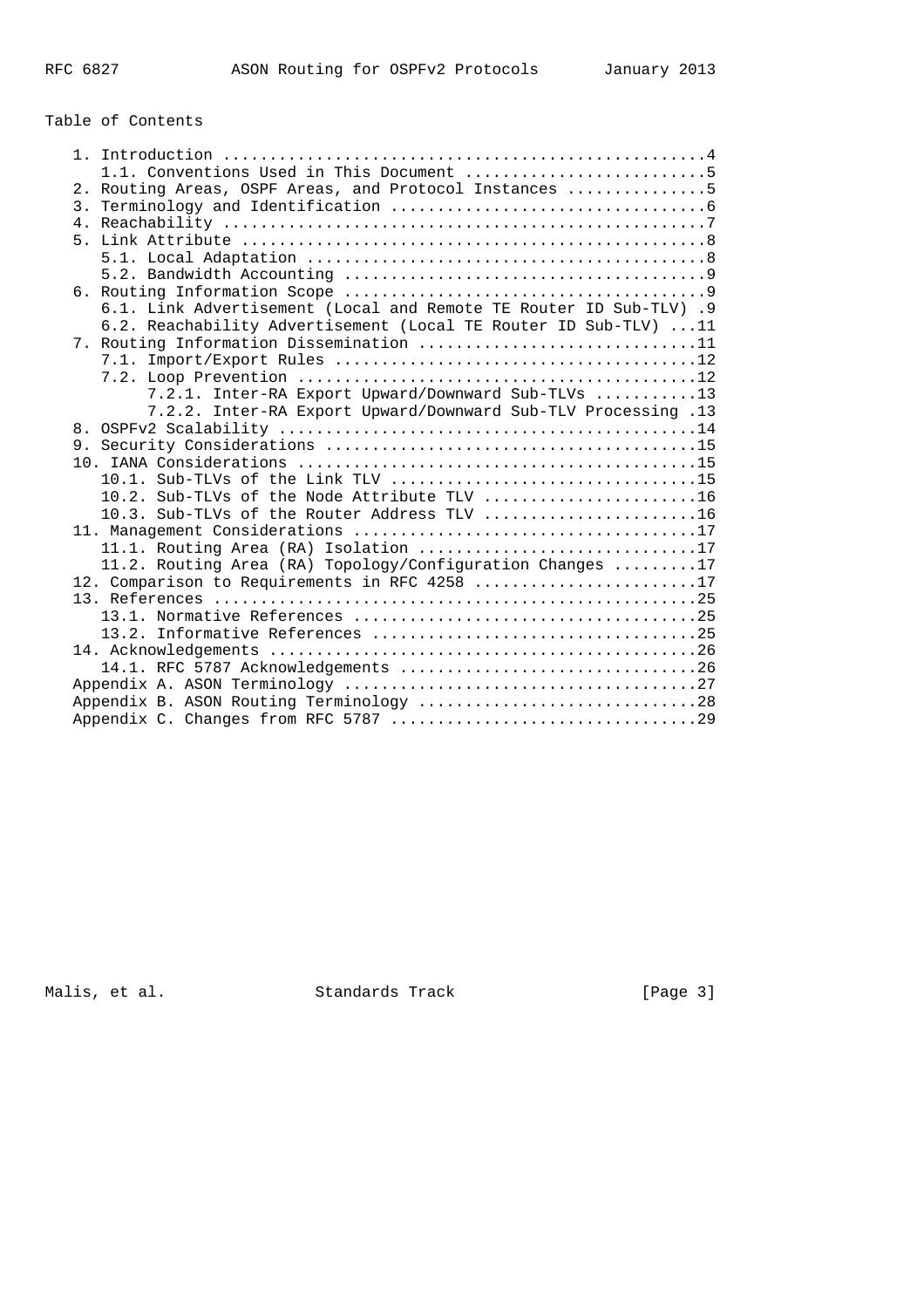### 1. Introduction

 The Generalized Multiprotocol Label Switching (GMPLS) [RFC3945] protocol suite is designed to provide a control plane for a range of network technologies. These include optical networks such as time division multiplexing (TDM) networks including SONET/SDH, Optical Transport Networks (OTNs), and lambda switching optical networks.

 The ITU-T defines the architecture of the Automatically Switched Optical Network (ASON) in [G.8080].

 [RFC4258] describes the routing requirements for the GMPLS suite of routing protocols to support the capabilities and functionality of ASON control planes identified in [G.7715] and in [G.7715.1].

 [RFC4652] evaluates the IETF Link State routing protocols against the requirements identified in [RFC4258]. Section 7.1 of [RFC4652] summarizes the capabilities to be provided by OSPFv2 [RFC2328] in support of ASON routing. This document describes the OSPFv2 specifics for ASON routing.

 Multi-layer transport networks are constructed from multiple networks of different technologies operating in a client-server relationship. The ASON routing model includes the definition of routing levels that provide scaling and confidentiality benefits. In multi-level routing, domains called routing areas (RAs) are arranged in a hierarchical relationship. Note that as described in [RFC4652], there is no implied relationship between multi-layer transport networks and multi-level routing. The multi-level routing mechanisms described in this document work for both single-layer and multi-layer networks.

 Implementations may support a hierarchical routing topology (multi level) for multiple transport network layers and/or a hierarchical routing topology for a single transport network layer.

 This document describes the processing of the generic (technology independent) link attributes that are defined in [RFC3630], [RFC4202], and [RFC4203] and that are extended in this document. As described in Section 5.2, technology-specific traffic engineering attributes and their processing may be defined in other documents that complement this document.

Malis, et al. Standards Track [Page 4]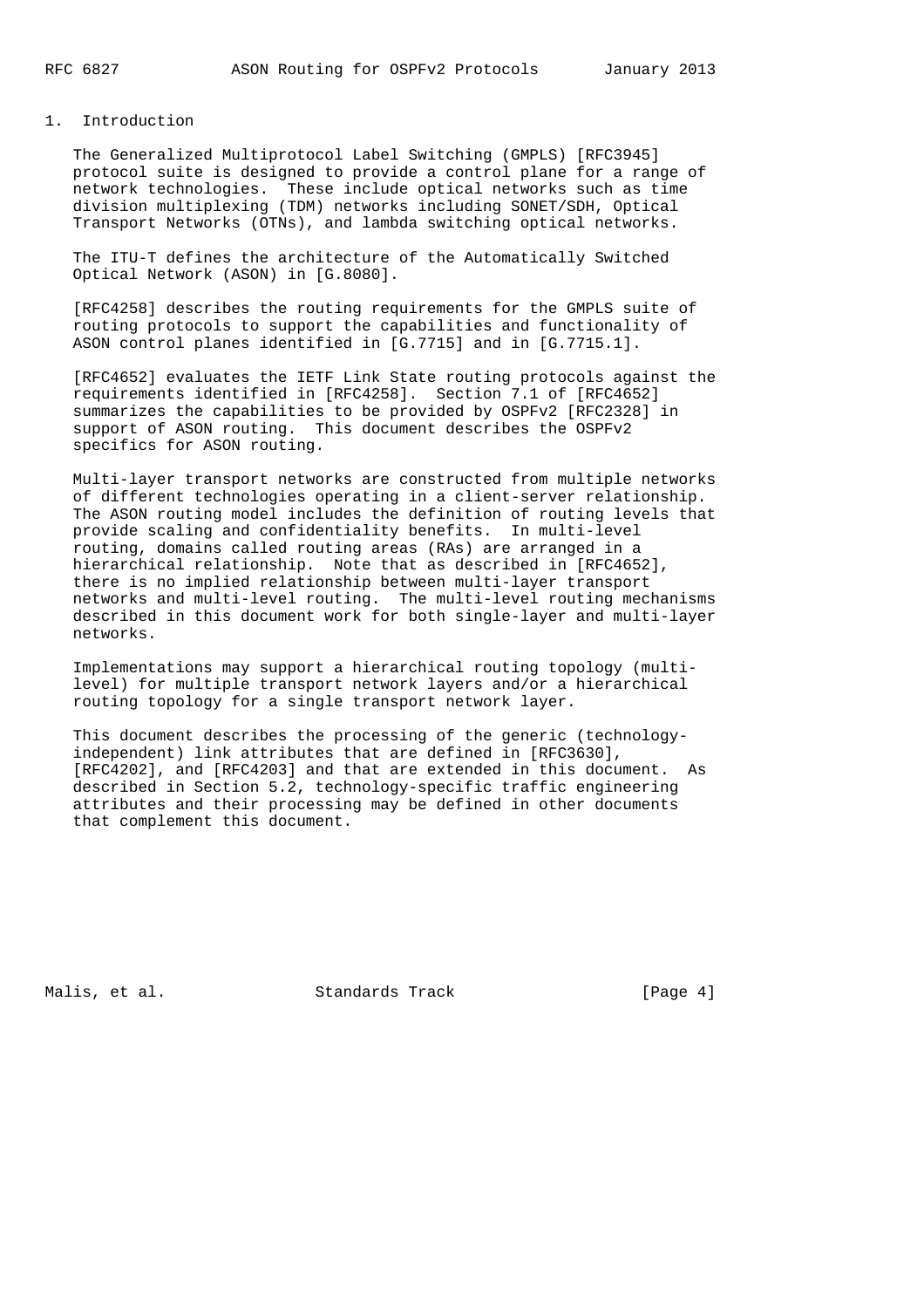Note that this work is scoped to the requirements and evaluation expressed in [RFC4258] and [RFC4652] and the ITU-T Recommendations that were current when those documents were written. Future extensions or revisions of this work may be necessary if the ITU-T Recommendations are revised or if new requirements are introduced into a revision of [RFC4258].

1.1. Conventions Used in This Document

 The key words "MUST", "MUST NOT", "REQUIRED", "SHALL", "SHALL NOT", "SHOULD", "SHOULD NOT", "RECOMMENDED", "MAY", and "OPTIONAL" in this document are to be interpreted as described in RFC 2119 [RFC2119].

 The reader is assumed to be familiar with the terminology and requirements developed in [RFC4258] and the evaluation outcomes described in [RFC4652].

 General ASON terminology is provided in Appendix A. ASON routing terminology is described in Appendix B.

2. Routing Areas, OSPF Areas, and Protocol Instances

 An ASON routing area (RA) represents a partition of the transport plane, and its identifier is used within the control plane as the representation of this partition.

 RAs are hierarchically contained: a higher-level (parent) RA contains lower-level (child) RAs that in turn MAY also contain RAs. Thus, RAs contain RAs that recursively define successive hierarchical RA levels. Routing information may be exchanged between levels of the RA hierarchy, i.e., Level N+1 and N, where Level N represents the RAs contained by Level N+1. The links connecting RAs may be viewed as external links (inter-RA links), and the links representing connectivity within an RA may be viewed as internal links (intra-RA links). The external links to an RA at one level of the hierarchy may be internal links in the parent RA. Intra-RA links of a child RA MAY be hidden from the parent RA's view [RFC4258].

 An ASON RA can be mapped to an OSPF area, but the hierarchy of ASON RA levels does not map to the hierarchy of OSPF areas. Instead, successive hierarchical levels of RAs MUST be represented by separate instances of the protocol. Thus, inter-level routing information exchange (as described in Section 7) involves the export and import of routing information between protocol instances.

Malis, et al. Standards Track [Page 5]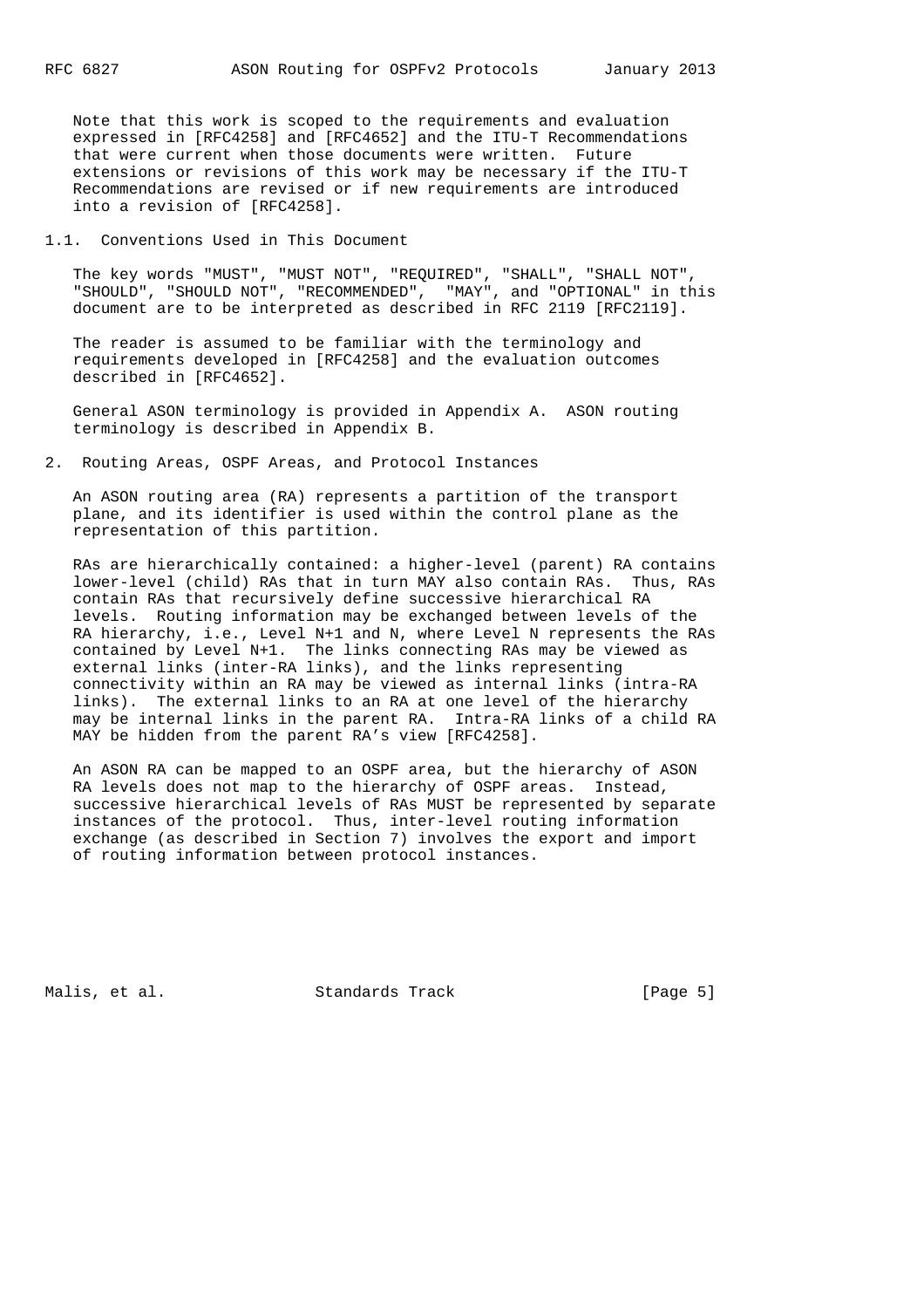An ASON RA may therefore be identified by the combination of its OSPF Instance ID and its OSPF Area ID. With proper and careful network wide configuration, this can be achieved using just the OSPF Area ID, and this process is RECOMMENDED in this document. These concepts are discussed in Section 7.

 A key ASON requirement is the support of multiple transport planes or layers. Each transport node has associated topology (links and reachability), which is used for ASON routing.

### 3. Terminology and Identification

 This section describes the mapping of key ASON entities to OSPF entities. Appendix A contains a complete glossary of ASON routing terminology.

 There are three categories of identifiers used for ASON routing (G.7715.1): transport-plane names, control-plane identifiers for components, and Signaling Communications Network (SCN) addresses. This section discusses the mapping between ASON routing identifiers and corresponding identifiers defined for GMPLS routing and how these support the physical (or logical) separation of transport-plane entities and control-plane components. GMPLS supports this separation of identifiers and planes.

 In the context of OSPF Traffic Engineering (TE), an ASON transport node corresponds to a unique OSPF TE node. An OSPF TE node is uniquely identified by the TE Router Address TLV [RFC3630]. In this document, the TE Router Address is referred to as the TE Router ID. In GMPLS, TE router addresses are advertised as reachable in both the control and transport planes, see Section 4 below. Furthermore, the TE Router ID should not be confused with the OSPF Router ID that uniquely identifies an OSPF router within an OSPF routing domain [RFC2328] and is in a name space for control-plane components.

 The Router Address top-level TLV definition, processing, and usage are largely unchanged from [RFC3630]. This TLV specifies a stable OSPF TE node IP address, i.e., the IP address is always reachable when there is IP connectivity to the associated OSPF TE node.

 ASON defines a Routing Controller (RC) as an entity that handles (abstract) information needed for routing and the routing information exchange with peering RCs by operating on the Routing Database (RDB). ASON defines a Protocol Controller (PC) as an entity that handles protocol-specific message exchanges according to the reference point over which the information is exchanged (e.g., E-NNI, I-NNI) and internal exchanges with the RC [RFC4258]. In this document, an OSPF router advertising ASON TE topology information will perform both the

Malis, et al. Standards Track [Page 6]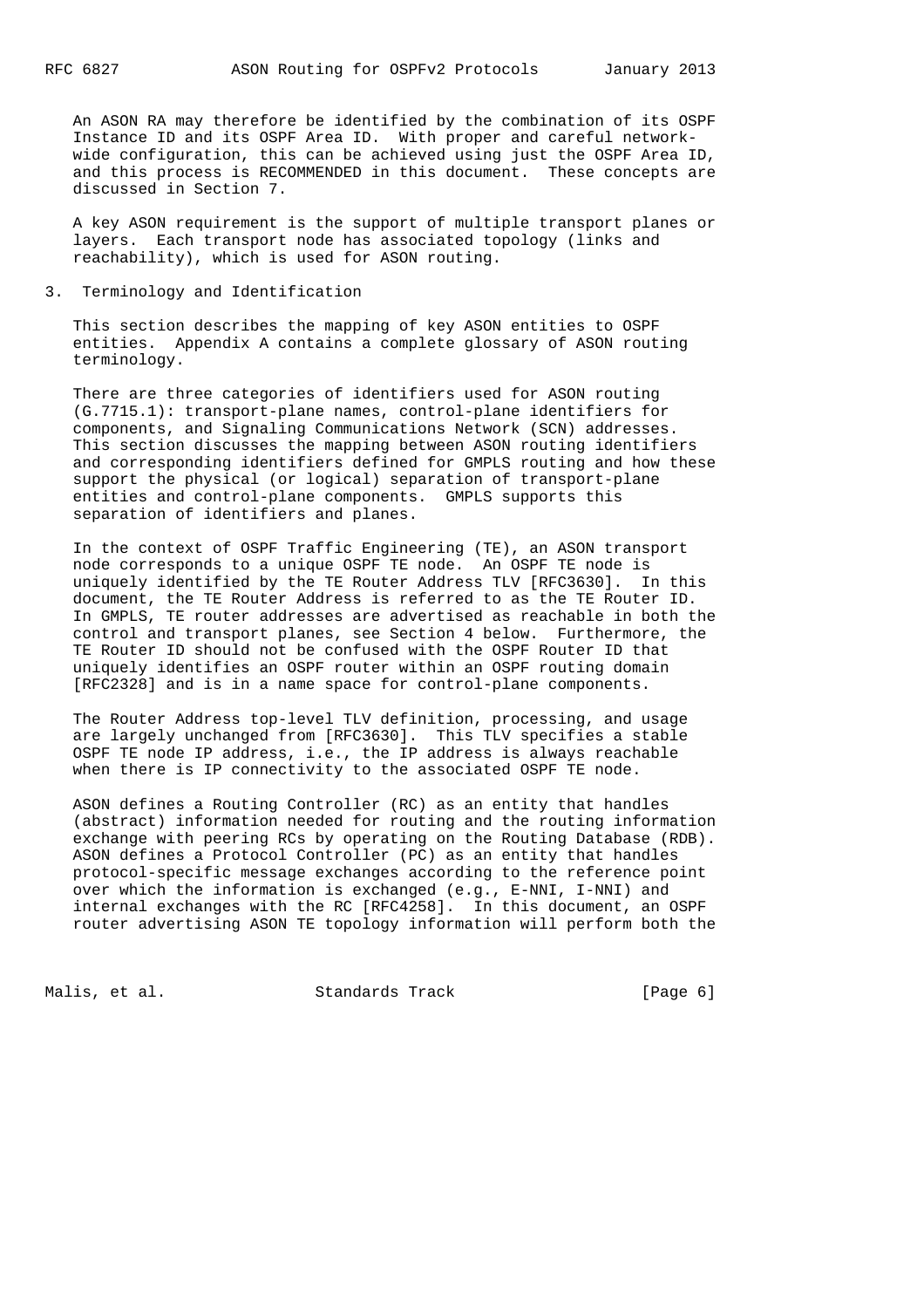functions of the RC and PC. The OSPF routing domain comprises the control plane, and each OSPF router is uniquely identified by its OSPF Router ID [RFC2328].

4. Reachability

 In ASON, reachability information describes the set of endpoints that are reachable by the associated node in the transport plane. Reachability information represents transport-plane resources, e.g., an optical cross-connect interface, and uses transport-plane identifiers.

 In order to advertise blocks of reachable address prefixes, a summarization mechanism is introduced that is based on the techniques described in [RFC5786]. For ASON reachability advertisement, blocks of reachable address prefixes are advertised together with the associated transport-plane node. The transport-plane node is identified in OSPF TE Link State Advertisements (LSAs) by its TE Router ID, as discussed in Section 6.

 In order to support ASON reachability advertisement, the Node Attribute TLV defined in [RFC5786] is used to advertise the combination of a TE Router ID and its set of associated reachable address prefixes. The Node Attribute TLV can contain the following sub-TLVs:

- Local TE Router ID sub-TLV: Length: 4; Defined in Section 6.2
- Node IPv4 Local Address sub-TLV: Length: variable; [RFC5786]
- Node IPv6 Local Address sub-TLV: Length: variable; [RFC5786]

 A router may support multiple transport nodes as discussed in Section 6 and, as a result, may be required to advertise reachability separately for each transport node. As a consequence, it MUST be possible for the router to originate more than one TE LSA containing the Node Attribute TLV when used for ASON reachability advertisement.

 Hence, the Node Attribute TLV [RFC5786] advertisement rules are relaxed. A Node Attribute TLV MAY appear in more than one TE LSA originated by the RC when the RC is advertising reachability information for a different transport node identified by the Local TE Router sub-TLV (refer to Section 6.2).

 As specified in [RFC3630], TE-advertised router addresses are also advertised as reachable in the control plane and are therefore also valid identifiers in the ASON SCN name space.

Malis, et al. Standards Track [Page 7]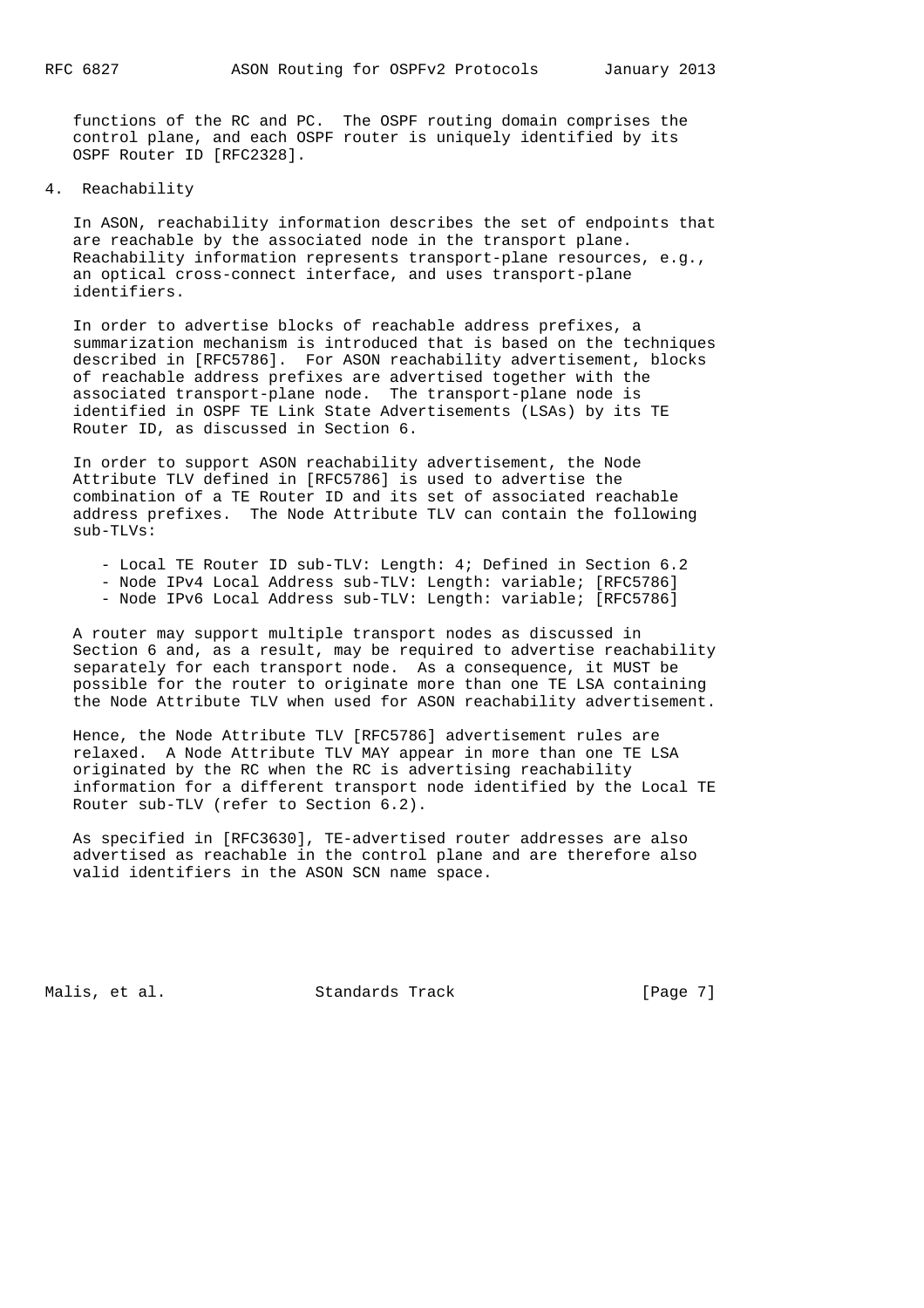### 5. Link Attribute

 With the exception of local adaptation (described below), the mapping of link attributes and characteristics to OSPF TE Link TLV sub-TLVs is unchanged [RFC4652]. OSPF TE Link TLV sub-TLVs are described in [RFC3630] and [RFC4203]. Advertisement of this information SHOULD be supported on a per-layer basis, i.e., one TE LSA per unique switching capability and bandwidth granularity combination.

### 5.1. Local Adaptation

 Local adaptation is defined as a TE link attribute (i.e., sub-TLV) that describes the cross/inter-layer relationships.

 The Interface Switching Capability Descriptor (ISCD) TE Attribute [RFC4202] identifies the ability of the TE link to support cross connection to another link within the same layer. When advertising link adaptation, it also identifies the ability to use a locally terminated connection that belongs to one layer as a data link for another layer (adaptation capability). However, the information associated with the ability to terminate connections within that layer (referred to as the termination capability) is advertised with the adaptation capability.

 For instance, a link between two optical cross-connects will contain at least one ISCD attribute describing the Lambda Switching Capable (LSC) switching capability. Conversely, a link between an optical cross-connect and an IP/MPLS Label Switching Router (LSR) will contain at least two ISCD attributes, one for the description of the LSC termination capability and one for the Packet Switching Capable (PSC) adaptation capability.

 In OSPFv2, the Interface Switching Capability Descriptor (ISCD) is a sub-TLV (type 15) of the top-level Link TLV (type 2) [RFC4203]. The adaptation and termination capabilities are advertised using two separate ISCD sub-TLVs within the same top-level Link TLV.

 An interface MAY have more than one ISCD sub-TLV, per [RFC4202] and [RFC4203]. Hence, the corresponding advertisements should not result in any compatibility issues.

Malis, et al. Standards Track [Page 8]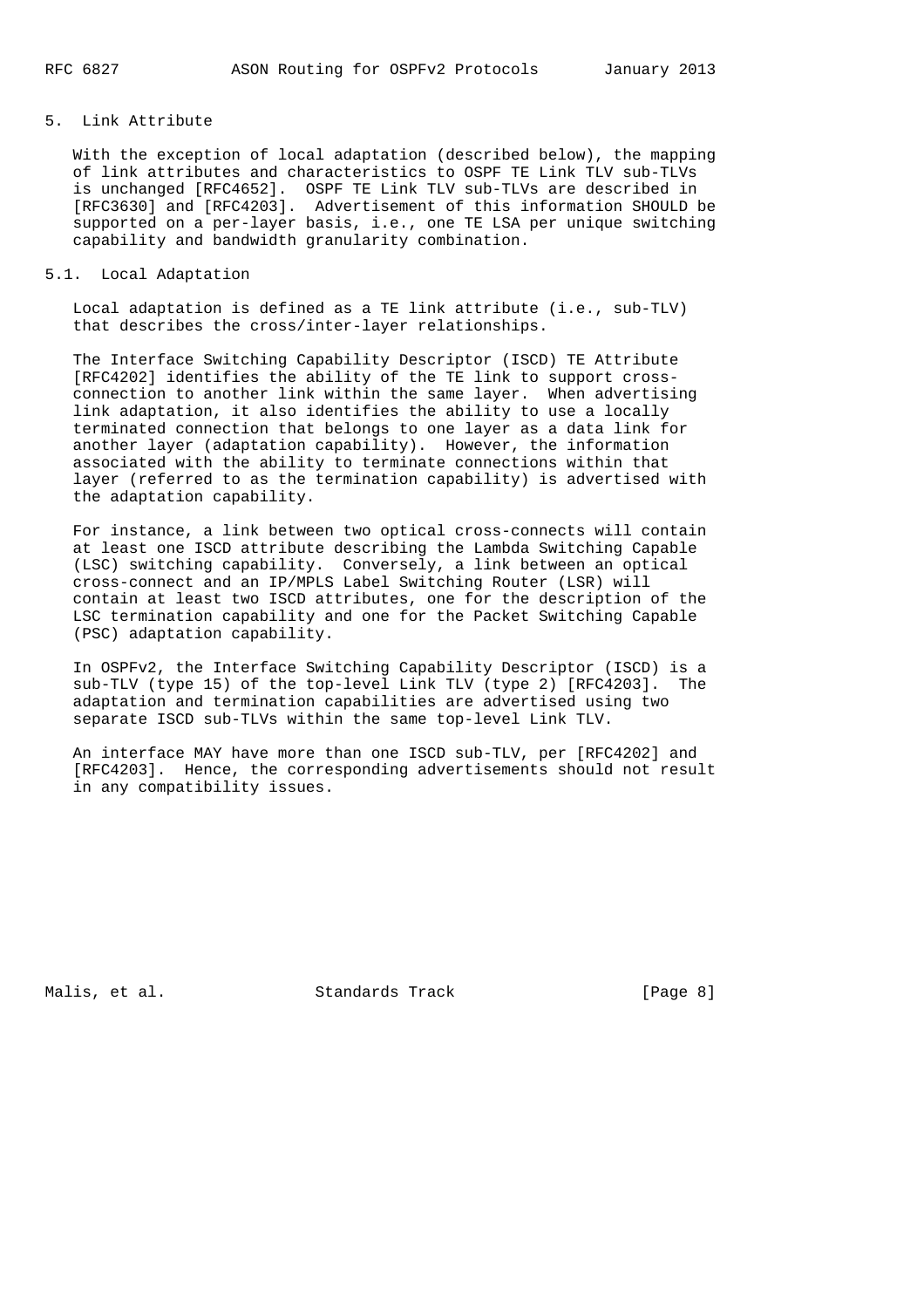## 5.2. Bandwidth Accounting

 GMPLS routing defines an ISCD that provides, among other things, the quantities of the maximum/minimum available bandwidth per priority for Label Switched Paths (LSPs). One or more ISCD sub-TLVs can be associated with an interface, per [RFC4202] and [RFC4203]. This information, combined with the Unreserved Bandwidth Link TLV sub-TLV [RFC3630], provides the basis for bandwidth accounting.

 In the ASON context, additional information may be included when the representation and information in the other advertised fields are not sufficient for a specific technology, e.g., SDH. The definition of technology-specific information elements is beyond the scope of this document. Some technologies will not require additional information beyond what is already defined in [RFC3630], [RFC4202], and [RFC4203].

6. Routing Information Scope

 For ASON routing, the control-plane component routing adjacency topology (i.e., the associated Protocol Controller (PC) connectivity) and the transport topology are not assumed to be congruent [RFC4258]. Hence, a single OSPF router (i.e., the PC) MUST be able to advertise on behalf of multiple transport-layer nodes. The OSPF routers are identified by OSPF Router ID, and the transport nodes are identified by TE Router ID.

 The Router Address TLV [RFC3630] is used to advertise the TE Router ID associated with the advertising Routing Controller (RC). TE Router IDs for additional transport nodes are advertised through specification of the Local TE Router Identifier in the Local and Remote TE Router TE sub-TLV and the Local TE Router Identifier sub-TLV described in the sections below. These Local TE Router Identifiers are typically used as the local endpoints for TE LSPs terminating on the associated transport node.

 The use of multiple OSPF Routers to advertise TE information for the same transport node is not considered a required use case and is not discussed further in this document.

6.1. Link Advertisement (Local and Remote TE Router ID Sub-TLV)

 When an OSPF Router advertises on behalf of multiple transport nodes, the link endpoints cannot be automatically assigned to a single transport node associated with the advertising router. In this case, the local and remote transport nodes MUST be identified by TE Router ID to unambiguously specify the transport topology.

Malis, et al. Standards Track [Page 9]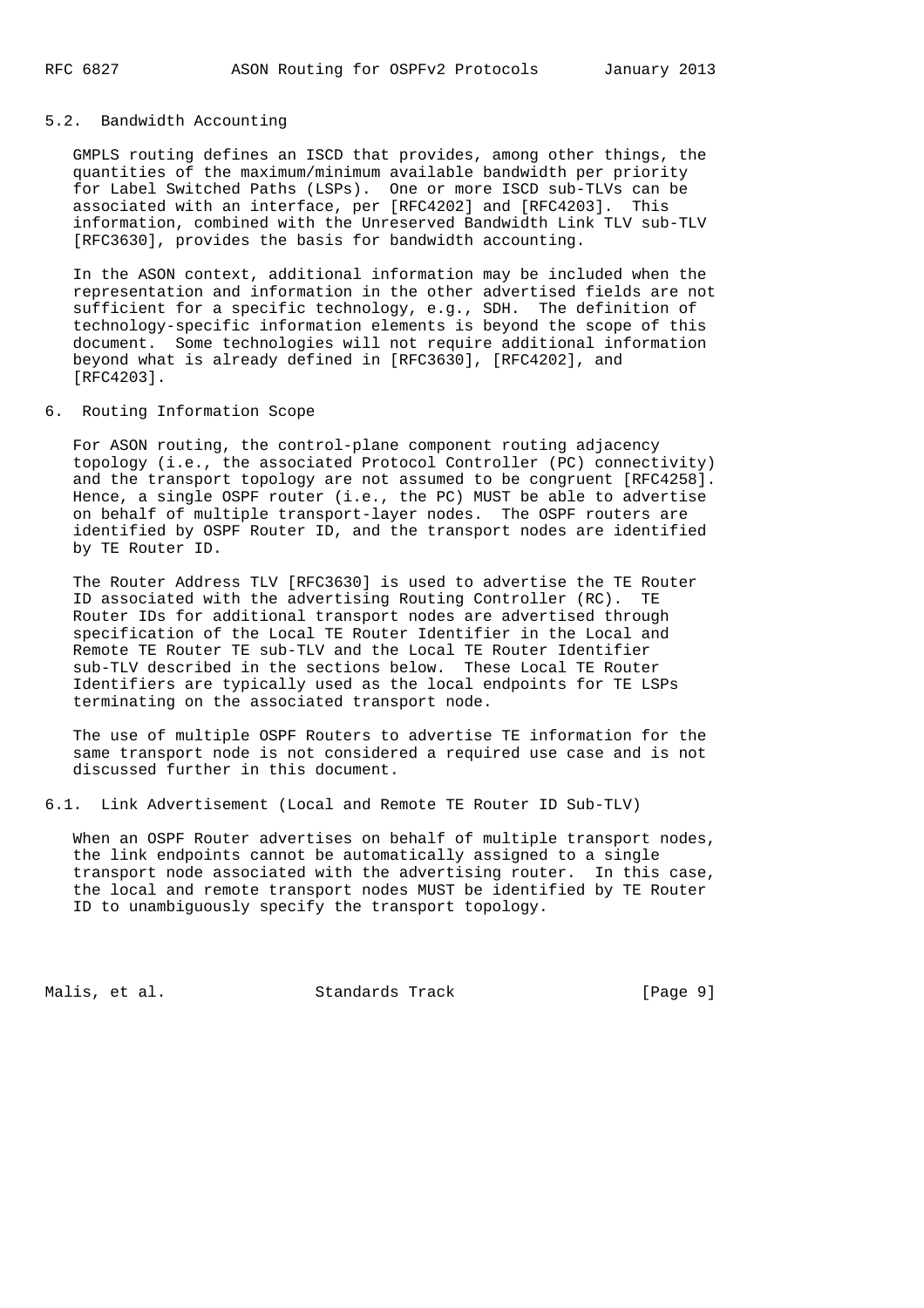For this purpose, a new sub-TLV of the OSPFv2 TE LSA top-level Link TLV is introduced that defines the Local and Remote TE Router ID.

 The Type field of the Local and Remote TE Router ID sub-TLV is assigned the value 10 (see Section 10). The Length field takes the value 8. The Value field of this sub-TLV contains 4 octets of the Local TE Router Identifier followed by 4 octets of the Remote TE Router Identifier. The value of the Local and Remote TE Router Identifier MUST NOT be set to 0.

The format of the Local and Remote TE Router ID sub-TLV is:

| 0 1 2 3 4 5 6 7 8 9 0 1 2 3 4 5 6 7 8 9 0 1 2 3 4 5 6 7 8 9 0 1 |                             |  |
|-----------------------------------------------------------------|-----------------------------|--|
|                                                                 |                             |  |
| Type $(10)$                                                     | Length (8)                  |  |
|                                                                 |                             |  |
|                                                                 | Local TE Router Identifier  |  |
|                                                                 |                             |  |
|                                                                 | Remote TE Router Identifier |  |
|                                                                 |                             |  |

 This sub-TLV MUST be included as a sub-TLV of the top-level Link TLV if the OSPF router is advertising on behalf of one or more transport nodes having TE Router IDs different from the TE Router ID advertised in the Router Address TLV. For consistency, this sub-TLV MUST be included when OSPF is used for the advertisement of ASON information as described herein. If it is not included in a Link TLV, or if a value of 0 is specified for the Local or Remote TE Router Identifier, the Link TLV will not be used for transport-plane path computation. Additionally, the condition SHOULD be logged for possible action by the network operator.

 Note: The Link ID sub-TLV identifies the other end of the link (i.e., Router ID of the neighbor for point-to-point links) [RFC3630]. When the Local and Remote TE Router ID sub-TLV is present, it MUST be used to identify local and remote transport node endpoints for the link and the Link-ID sub-TLV MUST be ignored. In fact, when the Local and Remote TE Router ID sub-TLV is specified, the Link-ID sub-TLV MAY be omitted. The Local and Remote TE Router ID sub-TLV, if specified, MUST only be specified once. If specified more than once, instances other than the first will be ignored and the condition SHOULD be logged for possible action by the network operator.

Malis, et al. Standards Track [Page 10]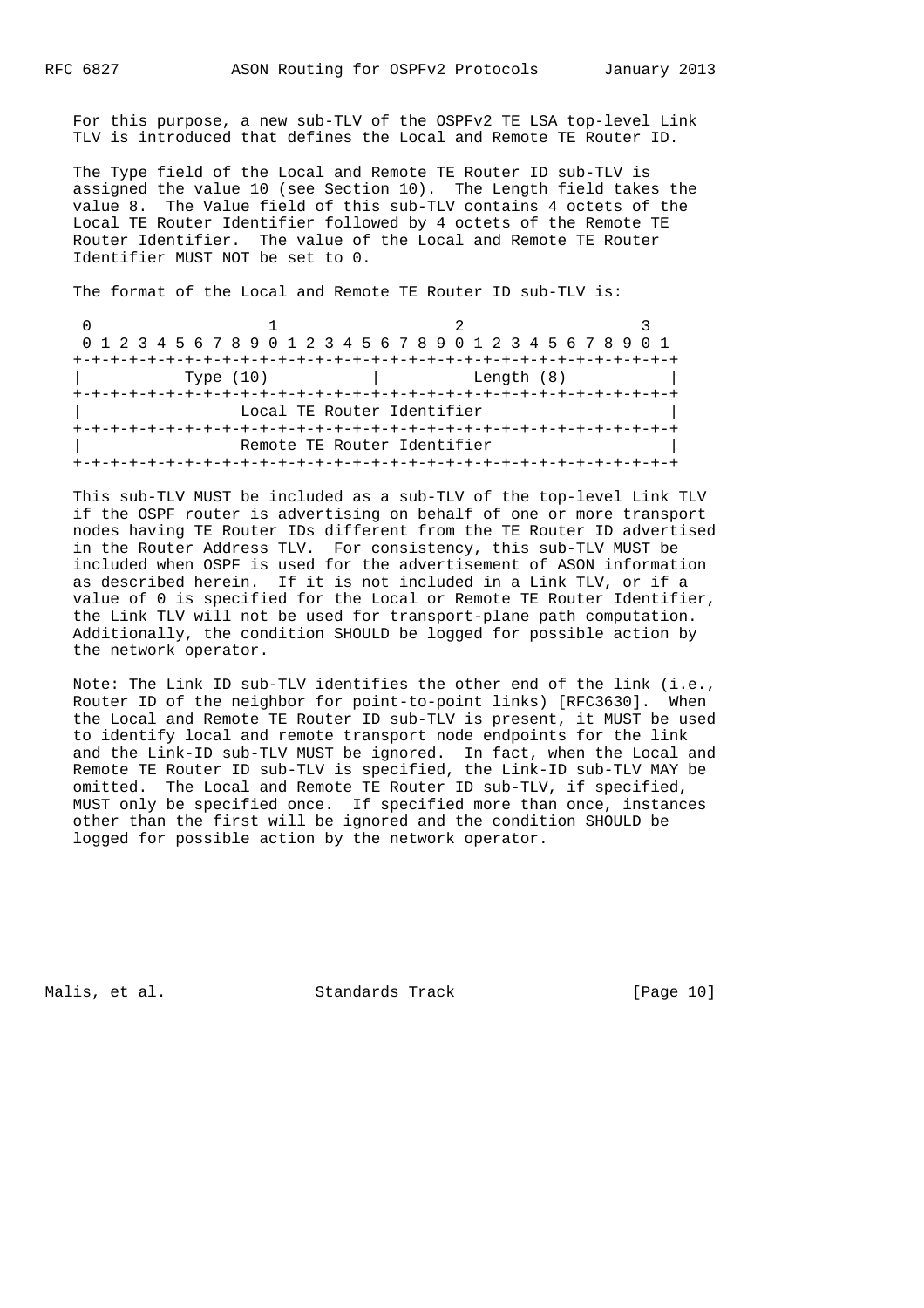### 6.2. Reachability Advertisement (Local TE Router ID Sub-TLV)

 When an OSPF router is advertising on behalf of multiple transport nodes, the routing protocol MUST be able to associate the advertised reachability information with the correct transport node.

 For this purpose, a new sub-TLV of the OSPFv2 TE LSA top-level Node Attribute TLV is introduced. This TLV associates the local prefixes (see above) to a given transport node identified by the TE Router ID.

 The Type field of the Local TE Router ID sub-TLV is assigned the value 5 (see Section 10). The Length field takes the value 4. The Value field of this sub-TLV contains the Local TE Router Identifier encoded over 4 octets.

The format of the Local TE Router ID sub-TLV is:

|  |  |  |  |          |  |  |  |  |                            |  |  |  |  |  |  |  |  |  | 0 1 2 3 4 5 6 7 8 9 0 1 2 3 4 5 6 7 8 9 0 1 2 3 4 5 6 7 8 9 0 1 |  |
|--|--|--|--|----------|--|--|--|--|----------------------------|--|--|--|--|--|--|--|--|--|-----------------------------------------------------------------|--|
|  |  |  |  |          |  |  |  |  |                            |  |  |  |  |  |  |  |  |  |                                                                 |  |
|  |  |  |  | Type (5) |  |  |  |  | Length (4)                 |  |  |  |  |  |  |  |  |  |                                                                 |  |
|  |  |  |  |          |  |  |  |  |                            |  |  |  |  |  |  |  |  |  |                                                                 |  |
|  |  |  |  |          |  |  |  |  | Local TE Router Identifier |  |  |  |  |  |  |  |  |  |                                                                 |  |
|  |  |  |  |          |  |  |  |  |                            |  |  |  |  |  |  |  |  |  |                                                                 |  |

 This sub-TLV MUST be included as a sub-TLV of the top-level Node Attribute TLV if the OSPF router is advertising on behalf of one or more transport nodes having TE Router IDs different from the TE Router ID advertised in the Router Address TLV. For consistency, this sub-TLV MUST be included when OSPF is used for the advertisement of ASON information as described herein. If it is not included in a Node Attribute TLV, or if a value of 0 is specified for the Local TE Router Identifier, the Note Attribute TLV will not be used for determining ASON SCN reachability. Additionally, the condition SHOULD be logged for possible action by the network operator.

#### 7. Routing Information Dissemination

 An ASON routing area (RA) represents a partition of the transport plane, and its identifier is used within the control plane as the representation of this partition. An RA may contain smaller RAs inter-connected by links. ASON RA levels do not map directly to OSPF areas. Rather, hierarchical levels of RAs are represented by separate OSPF protocol instances. However, it is useful to align the RA IDs and area ID in order to facilitate isolation of RAs as described in Section 11.1.

Malis, et al. Standards Track [Page 11]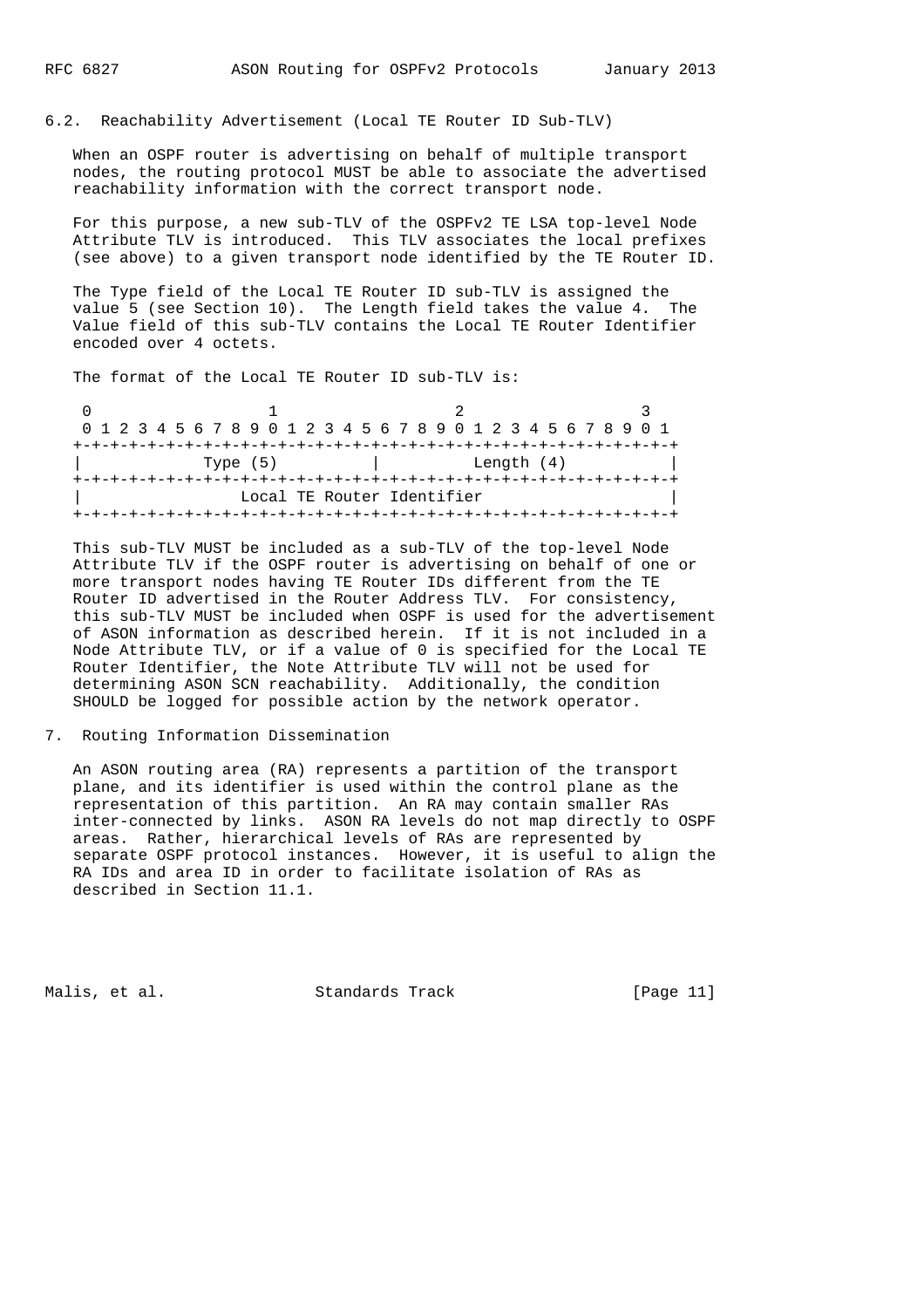Routing Controllers (RCs) supporting multiple RAs disseminate information downward and upward in this ASON hierarchy. The vertical routing information dissemination mechanisms described in this section do not introduce or imply hierarchical OSPF areas. RCs supporting RAs at multiple levels are structured as separate OSPF instances with routing information exchange between levels described by import and export rules between these instances. The functionality described herein does not pertain to OSPF areas or OSPF Area Border Router (ABR) functionality.

### 7.1. Import/Export Rules

 RCs supporting RAs disseminate information upward and downward in the hierarchy by importing/exporting routing information as TE LSAs. TE LSAs are area-scoped Opaque LSAs with Opaque type 1 [RFC3630]. The information that MAY be exchanged between adjacent levels includes the Router Address, Link, and Node Attribute top-level TLVs.

 The imported/exported routing information content MAY be transformed, e.g., filtered or aggregated, as long as the resulting routing information is consistent. In particular, when more than one RC is bound to adjacent levels and both are allowed to import/export routing information, it is expected that these transformations are performed in a consistent manner. Definition of these policy-based mechanisms are outside the scope of this document.

 In practice, and in order to avoid scalability and processing overhead, routing information imported/exported downward/upward in the hierarchy is expected to include reachability information (see Section 4) and, upon strict policy control, link topology information.

### 7.2. Loop Prevention

 When more than one RC is bound to an adjacent level of the ASON hierarchy and is configured to export routing information upward or downward, a specific mechanism is required to avoid looping of routing information. Looping is the re-advertisement of routing information into an RA that had previously advertised that routing information upward or downward into an upper or lower level RA in the ASON hierarchy. For example, without loop-prevention mechanisms, this could happen when the RC advertising routing information downward in the hierarchy is not the same one that advertises routing information upward in the hierarchy.

Malis, et al. Standards Track [Page 12]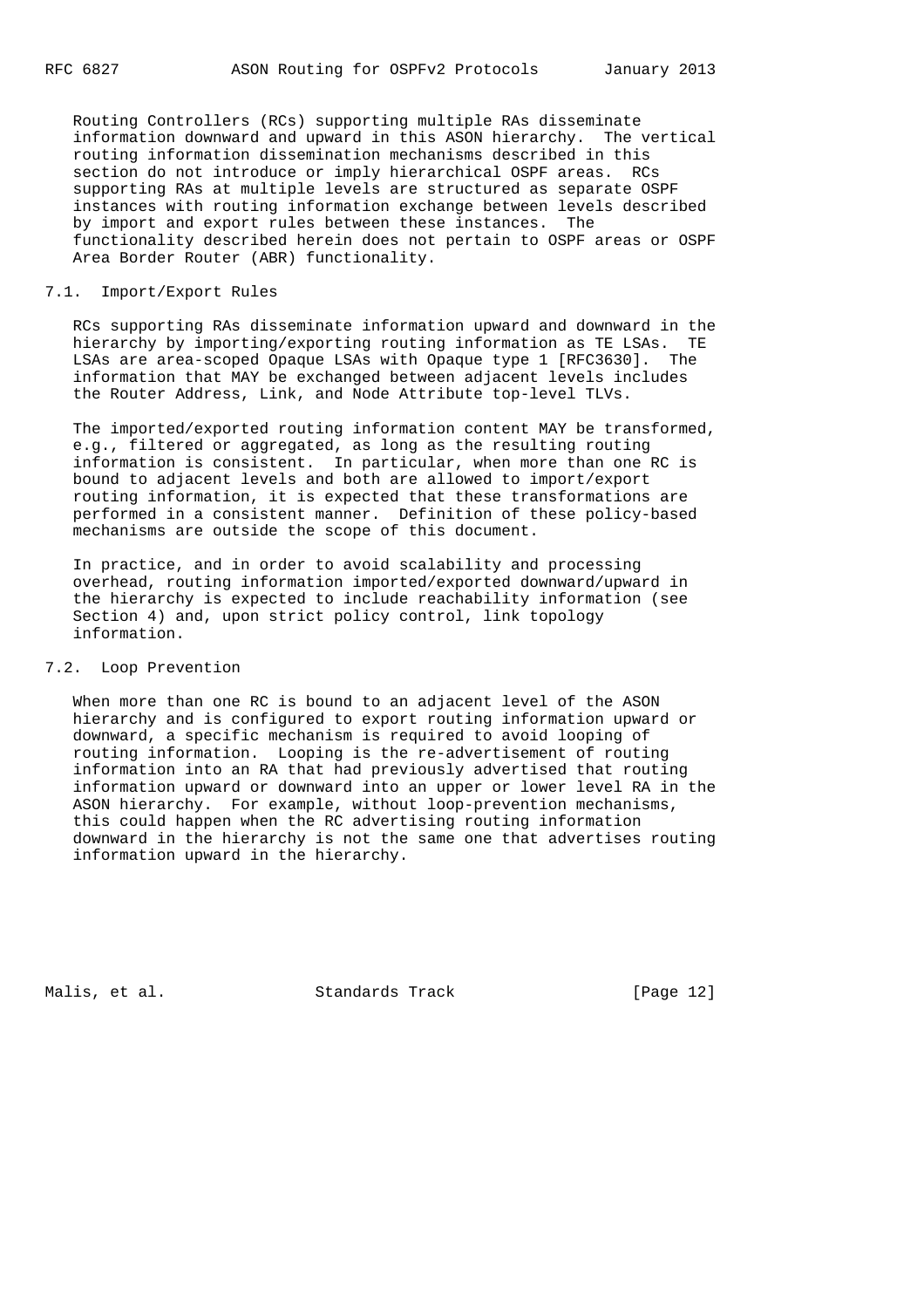### 7.2.1. Inter-RA Export Upward/Downward Sub-TLVs

 The Inter-RA Export sub-TLVs can be used to prevent the re-advertisement of OSPF TE routing information into an RA that previously advertised that information. The type value 13 (see Section 10) will indicate that the associated routing information has been exported downward. The type value 12 (see Section 10) will indicate that the associated routing information has been exported upward. While it is not required for routing information exported downward, both sub-TLVs will include the Routing Area (RA) ID from which the routing information was exported. This RA is not necessarily the RA originating the routing information but the RA from which the information was immediately exported.

 These additional sub-TLVs MAY be included in TE LSAs that include any of the following top-level TLVs:

- Router Address top-level TLV
- Link top-level TLV
- Node Attribute top-level TLV

 The Type field of the Inter-RA Export Upward and Inter-RA Export Downward sub-TLVs are respectively assigned the values 12 and 13 (see Section 10). The Length field in these sub-TLVs takes the value 4. The Value field in these sub-TLVs contains the associated RA ID. The RA ID value must be a unique identifier for the RA within the ASON routing domain.

 The format of the Inter-RA Export Upward and Inter-RA Export Downward sub-TLVs is graphically depicted below:

|                                 | 0 1 2 3 4 5 6 7 8 9 0 1 2 3 4 5 6 7 8 9 0 1 2 3 4 5 6 7 8 9 0 1 |  |  |  |  |  |  |  |  |  |  |
|---------------------------------|-----------------------------------------------------------------|--|--|--|--|--|--|--|--|--|--|
|                                 |                                                                 |  |  |  |  |  |  |  |  |  |  |
| Upward/Downward Type<br>(12/13) | Length $(4)$                                                    |  |  |  |  |  |  |  |  |  |  |
|                                 |                                                                 |  |  |  |  |  |  |  |  |  |  |
| Associated RA ID                |                                                                 |  |  |  |  |  |  |  |  |  |  |
|                                 |                                                                 |  |  |  |  |  |  |  |  |  |  |

7.2.2. Inter-RA Export Upward/Downward Sub-TLV Processing

 TE LSAs MAY be imported or exported downward or upward in the ASON routing hierarchy. The direction and advertising RA ID are advertised in an Inter-RA Export Upward/Downward sub-TLV. They MUST be retained and advertised in the receiving RA with the associated routing information.

Malis, et al. Standards Track [Page 13]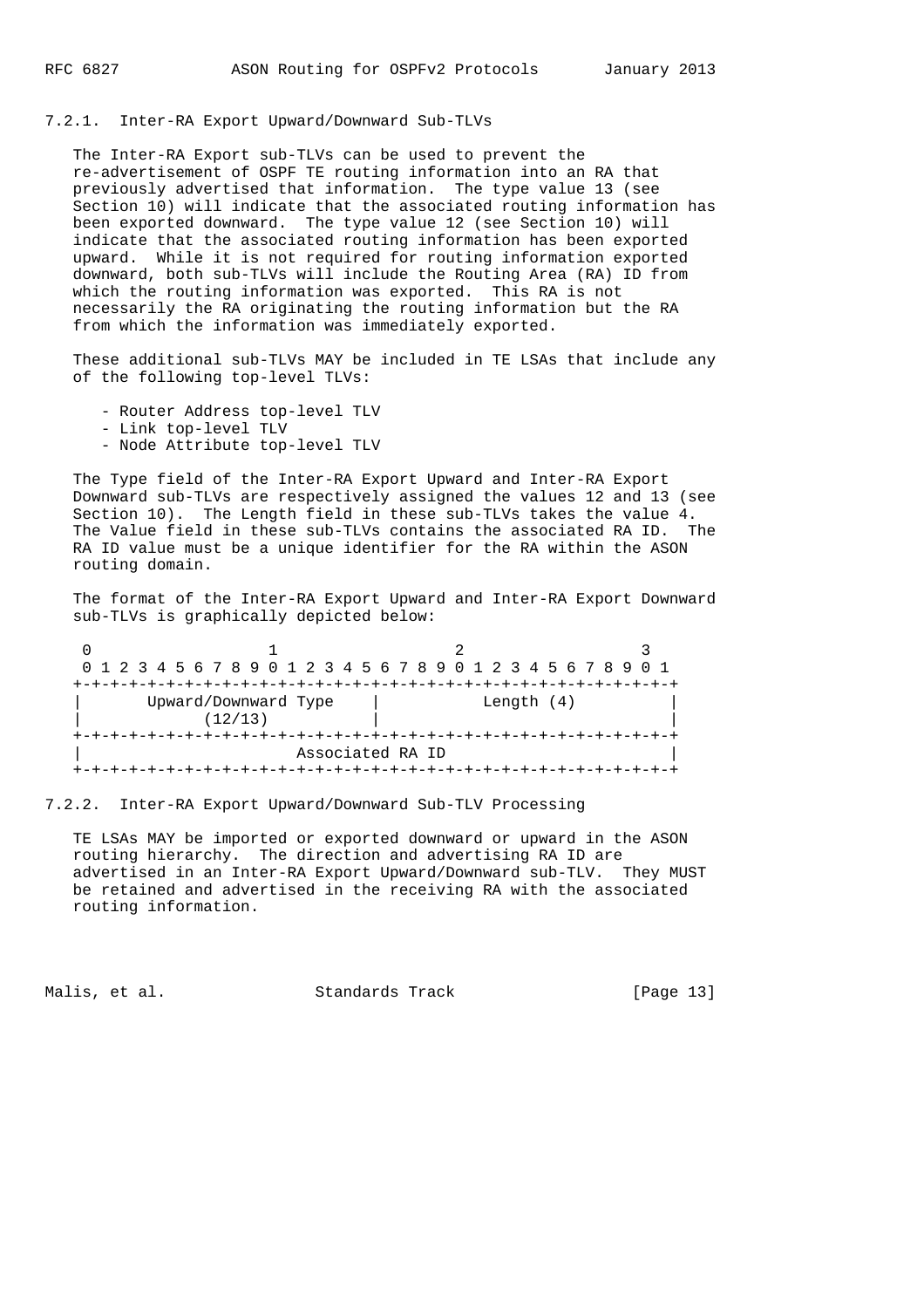When exporting routing information upward in the ASON routing hierarchy, any information received from a level above, i.e., tagged with an Inter-RA Export Downward sub-TLV, MUST NOT be exported upward. Since an RA at Level N is contained by a single RA at Level N+1, this is the only checking that is necessary and the associated RA ID is used solely for informational purposes.

 When exporting routing information downward in the ASON routing hierarchy, any information received from a level below, i.e., tagged with an Inter-RA Export Upward sub-TLV, MUST NOT be exported downward if the target RA ID matches the RA ID associated with the routing information. This additional checking is required for routing information exported downward since a single RA at Level N+1 may contain multiple RAs at Level N in the ASON routing hierarchy. In other words, routing information MUST NOT be exported downward into the RA from which it was received.

### 8. OSPFv2 Scalability

 The extensions described herein are only applicable to ASON routing domains, and it is not expected that the attendant reachability (see Section 4) and link information will ever be combined with global Internet or Layer 3 Virtual Private Network (VPN) routing. If there were ever a requirement for a given RC to participate in both domains, separate OSPFv2 instances would be utilized. However, in a multi-level ASON hierarchy, the potential volume of information could be quite large and the recommendations in this section MUST be followed by RCs implementing this specification.

- Routing information exchange upward/downward in the hierarchy between adjacent RAs MUST, by default, be limited to reachability information. In addition, several transformations such as prefix aggregation are RECOMMENDED to reduce the amount of information imported/exported by a given RC when such transformations will not impact consistency.
- Routing information exchange upward/downward in the ASON hierarchy involving TE attributes MUST be under strict policy control. Pacing and min/max thresholds for triggered updates are strongly RECOMMENDED.
- The number of routing levels MUST be maintained under strict policy control.

Malis, et al. Standards Track [Page 14]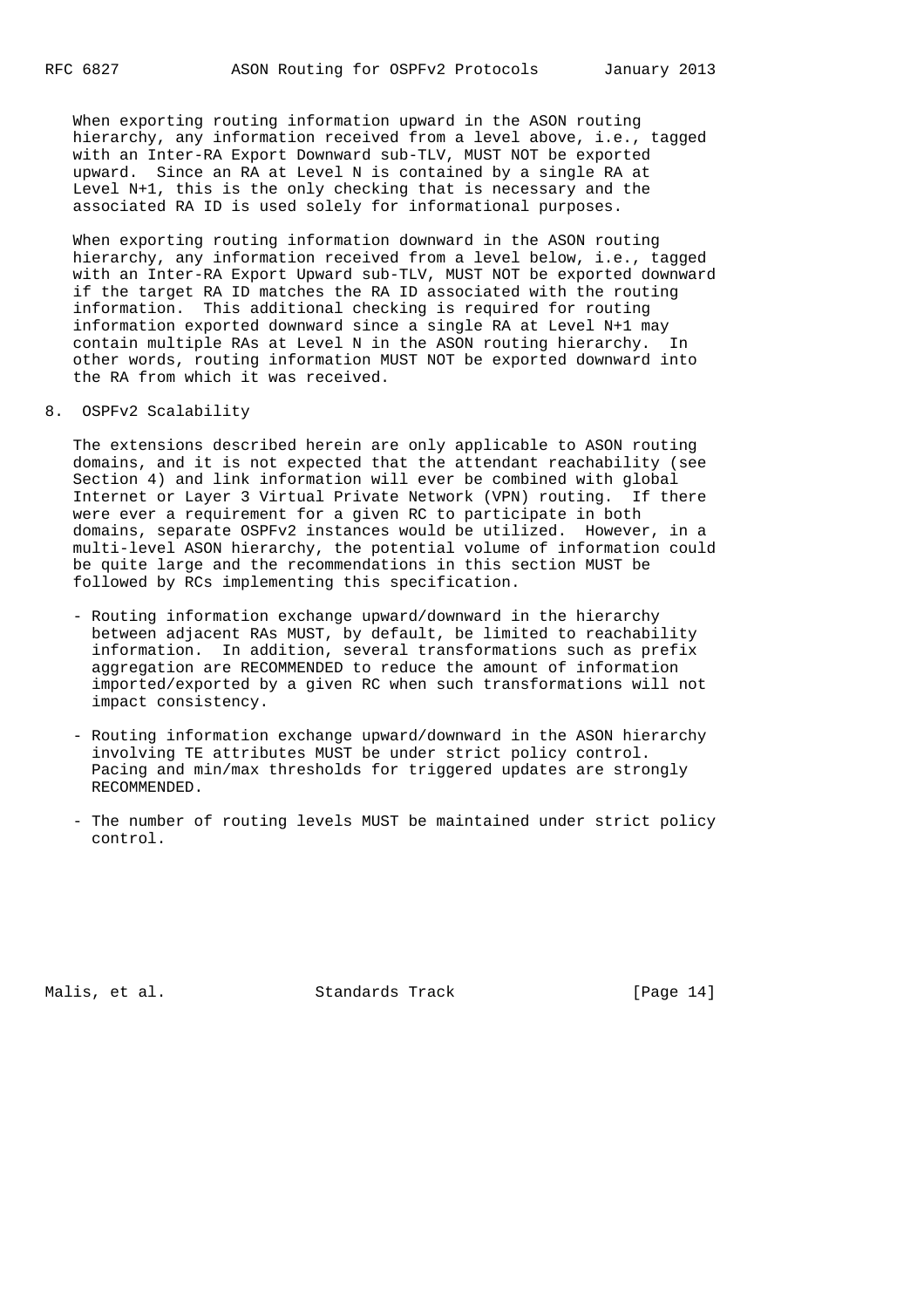## 9. Security Considerations

 This document specifies the contents and processing of OSPFv2 TE LSAs [RFC3630] and [RFC4202]. The TE LSA extensions defined in this document are not used for Shortest Path First (SPF) computation and have no direct effect on IP routing. Additionally, ASON routing domains are delimited by the usual administrative domain boundaries.

 Any mechanisms used for securing the exchange of normal OSPF LSAs can be applied equally to all TE LSAs used in the ASON context. Authentication of OSPFv2 LSA exchanges (such as OSPF cryptographic authentication [RFC2328] [RFC5709]) can be used to provide significant protection against active attacks. [RFC5709] defines a mechanism for authenticating OSPFv2 packets by making use of the Hashed Message Authentication Code (HMAC) algorithm in conjunction with the SHA family of cryptographic hash functions.

 RCs implementing export/import of ASON routing information between RAs MUST also include policy control of both the maximum amount of information advertised between RAs and the maximum rate at which it is advertised. This is to isolate the consequences of an RC being compromised to the RAs to which that subverted RC is attached.

 The "Analysis of OSPF Security According to KARP Design Guide" [OSPF-SEC] provides a comprehensive analysis of OSPFv2 and OSPFv3 security relative to the requirements specified in [RFC6518].

10. IANA Considerations

 This document defines new sub-TLVs for inclusion in OSPF TE LSAs. IANA has assigned values per the assignment policies for the registries of code points for these sub-TLVs [RFC3630].

The following subsections summarize the required sub-TLVs.

10.1. Sub-TLVs of the Link TLV

 This document defines the following sub-TLVs of the Link TLV advertised in the OSPF TE LSA:

- Local and Remote TE Router ID sub-TLV (10)
- Inter-RA Export Upward sub-TLV (12)
- Inter-RA Export Downward sub-TLV (13)

 Codepoints for these sub-TLVs have been allocated in the Standards Action range of the "Types for sub-TLVs of TE Link TLV (Value 2)" registry [RFC3630].

Malis, et al. Standards Track [Page 15]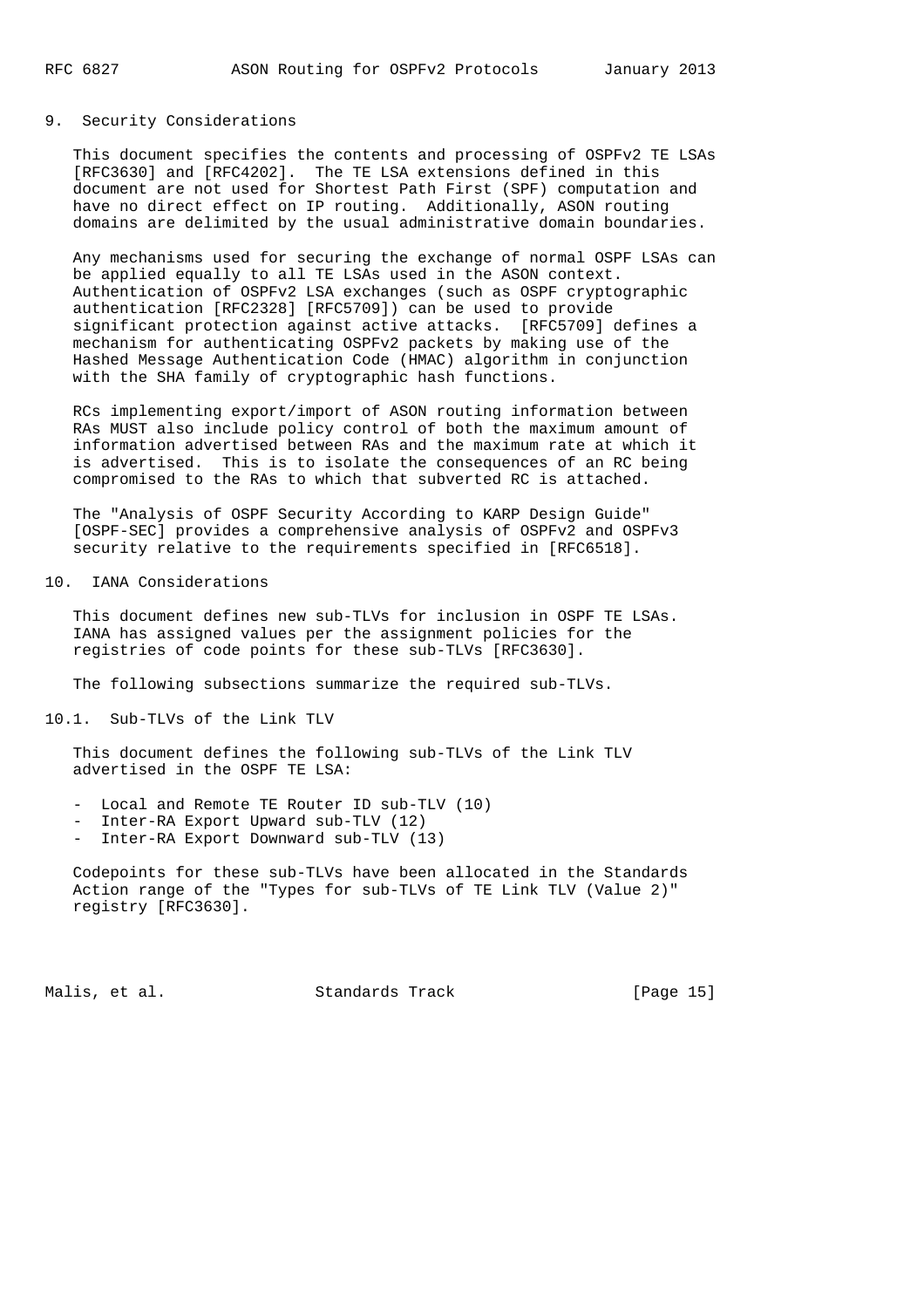Note that the same values for the Inter-RA Export Upward sub-TLV and the Inter-RA Export Downward sub-TLV MUST be used when they appear in the Link TLV, Node Attribute TLV, and Router Address TLV.

10.2. Sub-TLVs of the Node Attribute TLV

 This document defines the following sub-TLVs of the Node Attribute TLV advertised in the OSPF TE LSA:

- Local TE Router ID sub-TLV (5)
- Inter-RA Export Upward sub-TLV (12)
- Inter-RA Export Downward sub-TLV (13)

 Codepoints for these sub-TLVs have been assigned in Standards Action range of the "Types for sub-TLVs of TE Node Attribute TLV (Value 5)" [RFC5786].

 Note that the same values for the Inter-RA Export Upward sub-TLV and the Inter-RA Export Downward sub-TLV MUST be used when they appear in the Link TLV, Node Attribute TLV, and Router Address TLV.

10.3. Sub-TLVs of the Router Address TLV

 The Router Address TLV is advertised in the OSPF TE LSA [RFC3630]. Since the TLV had no sub-TLVs defined, a "Types for sub-TLVs of Router Address TLV (Value 1)" registry has been defined.

 The registry guidelines for the assignment of types for sub-TLVs of the Router Address TLV are as follows:

- o Types in the range 0-32767 are to be assigned via Standards Action.
- o Type 0 in the aforementioned Standards Action range (0-32767) is reserved.
- o Types in the range 32768-32777 are for experimental use; these will not be registered with IANA and MUST NOT be mentioned by RFCs.
- o Types in the range 32778-65535 are not to be assigned at this time. Before any assignments can be made in this range, there MUST be a Standards Track RFC that specifies IANA Considerations that covers the range being assigned.

Malis, et al. Standards Track [Page 16]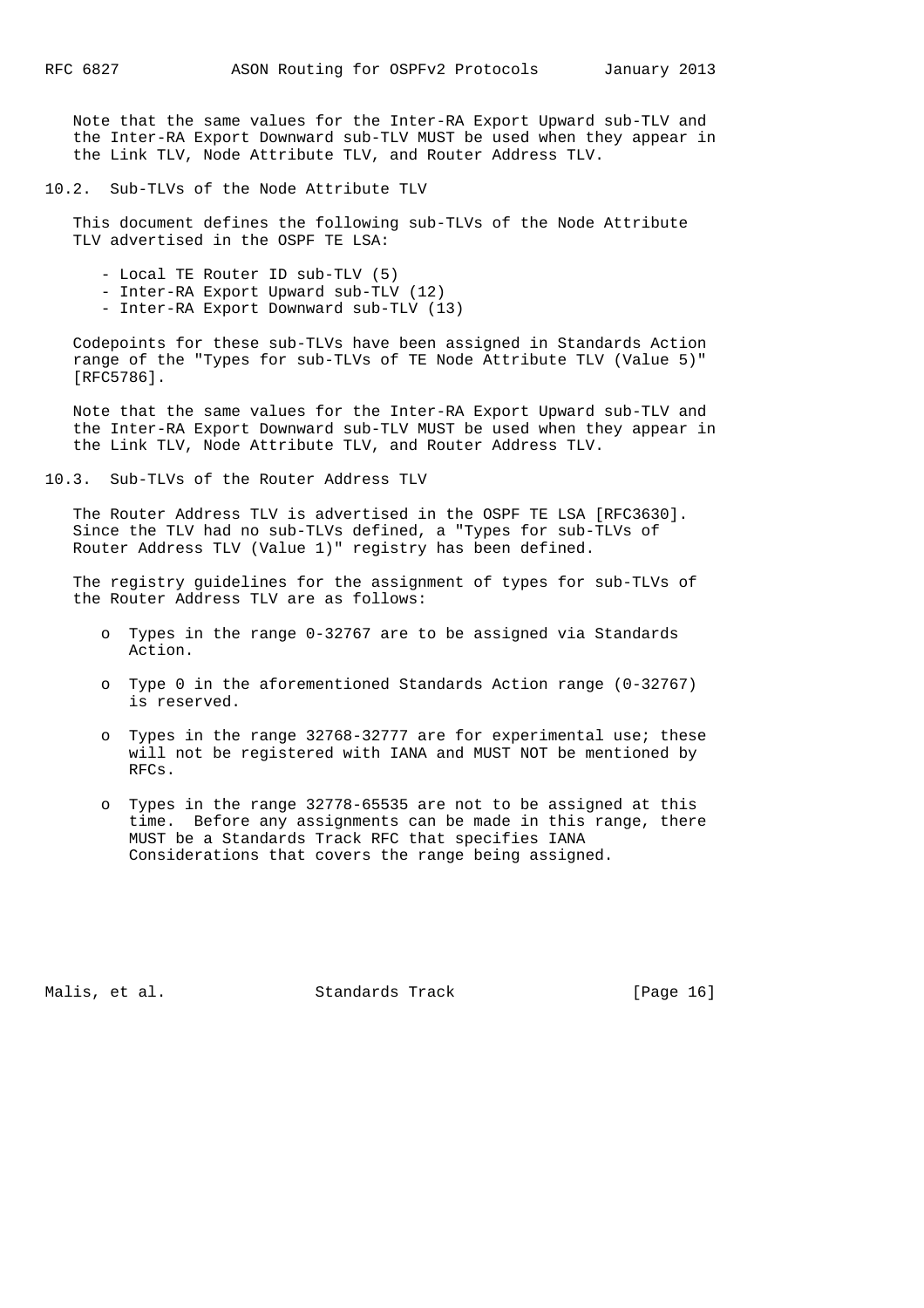This document defines the following sub-TLVs for inclusion in the Router Address TLV:

- Inter-RA Export Upward sub-TLV (12)
- Inter-RA Export Downward sub-TLV (13)

 Codepoints for these sub-TLVs have been allocated in the Standards Action range of the "Types for sub-TLVs of Router Address TLV (Value 1)" registry.

 Note that the same values for the Inter-RA Export Upward sub-TLV and the Inter-RA Export Downward sub-TLV MUST be used when they appear in the Link TLV, Node Attribute TLV, and Router Address TLV.

11. Management Considerations

11.1. Routing Area (RA) Isolation

 If the RA ID is mapped to the OSPF Area ID as recommended in Section 2, OSPF [RFC2328] implicitly provides isolation. On any intra-RA link, packets will only be accepted if the area ID in the OSPF packet header matches the area ID for the OSPF interface on which the packet was received. Hence, RCs will only establish adjacencies and exchange reachability information (see Section 4.0) with RCs in the same RA. Other mechanisms for RA isolation are beyond the scope of this document.

11.2. Routing Area (RA) Topology/Configuration Changes

 The GMPLS Routing for ASON requirements [RFC4258] dictate that the routing protocol MUST support reconfiguration and SHOULD support architectural evolution. OSPF [RFC2328] includes support for the dynamic introduction or removal of ASON reachability information through the flooding and purging of OSPF Opaque LSAs [RFC5250]. Also, when an RA is partitioned or an RC fails, stale LSAs SHOULD NOT be used unless the advertising RC is reachable. The configuration of OSPF RAs and the policies governing the redistribution of ASON reachability information between RAs are implementation issues outside of the OSPF routing protocol and beyond the scope of this document.

12. Comparison to Requirements in RFC 4258

 The following table shows how this document complies with the requirements in [RFC4258]. The first column contains a requirements number (1-30) and the relevant section in RFC 4258. The second column describes the requirement, the third column discusses the

Malis, et al. Standards Track [Page 17]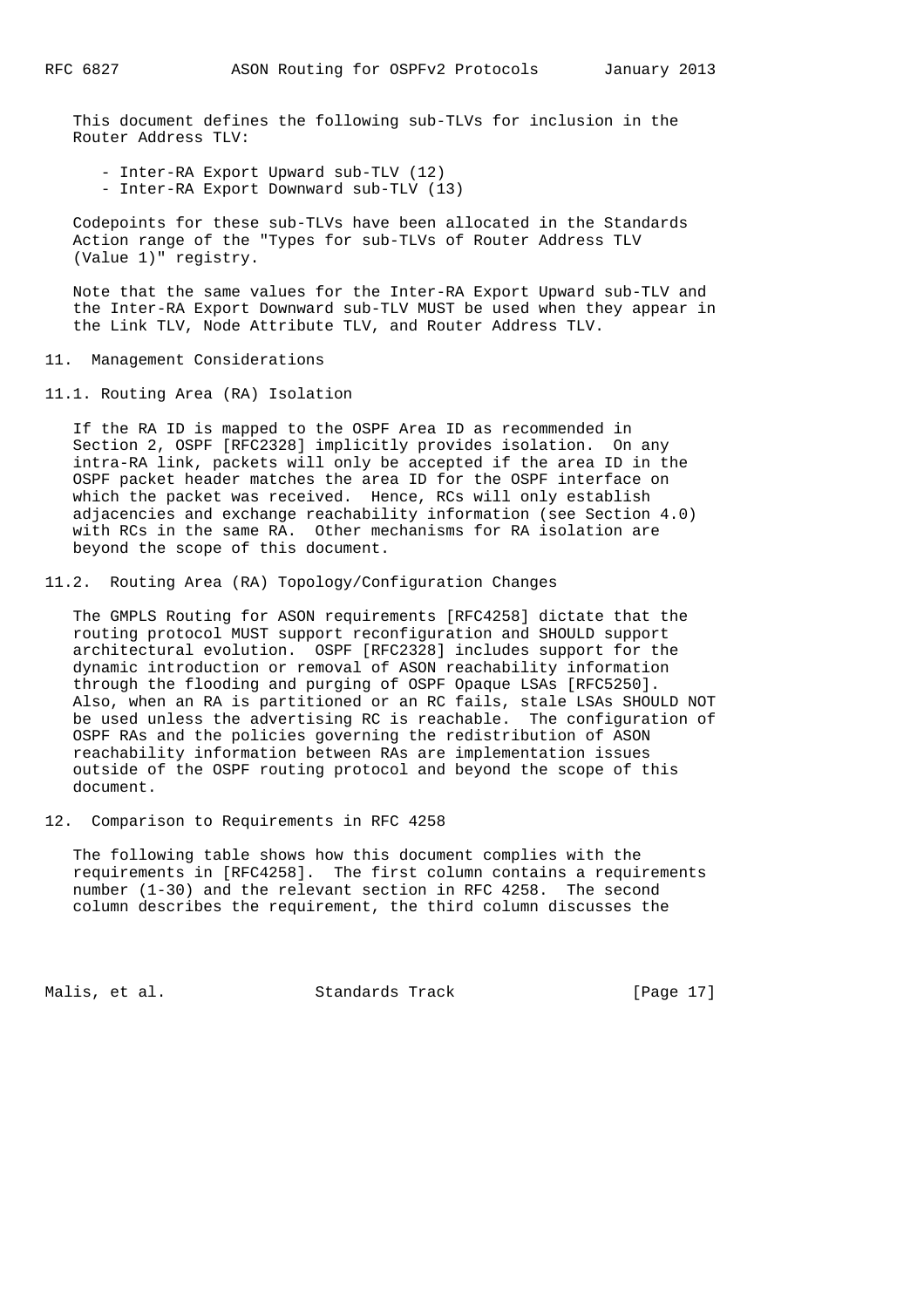compliance to that requirement, and the fourth column lists the relevant section in this document and/or another RFC that already satisfies the requirement.

Malis, et al. Standards Track [Page 18]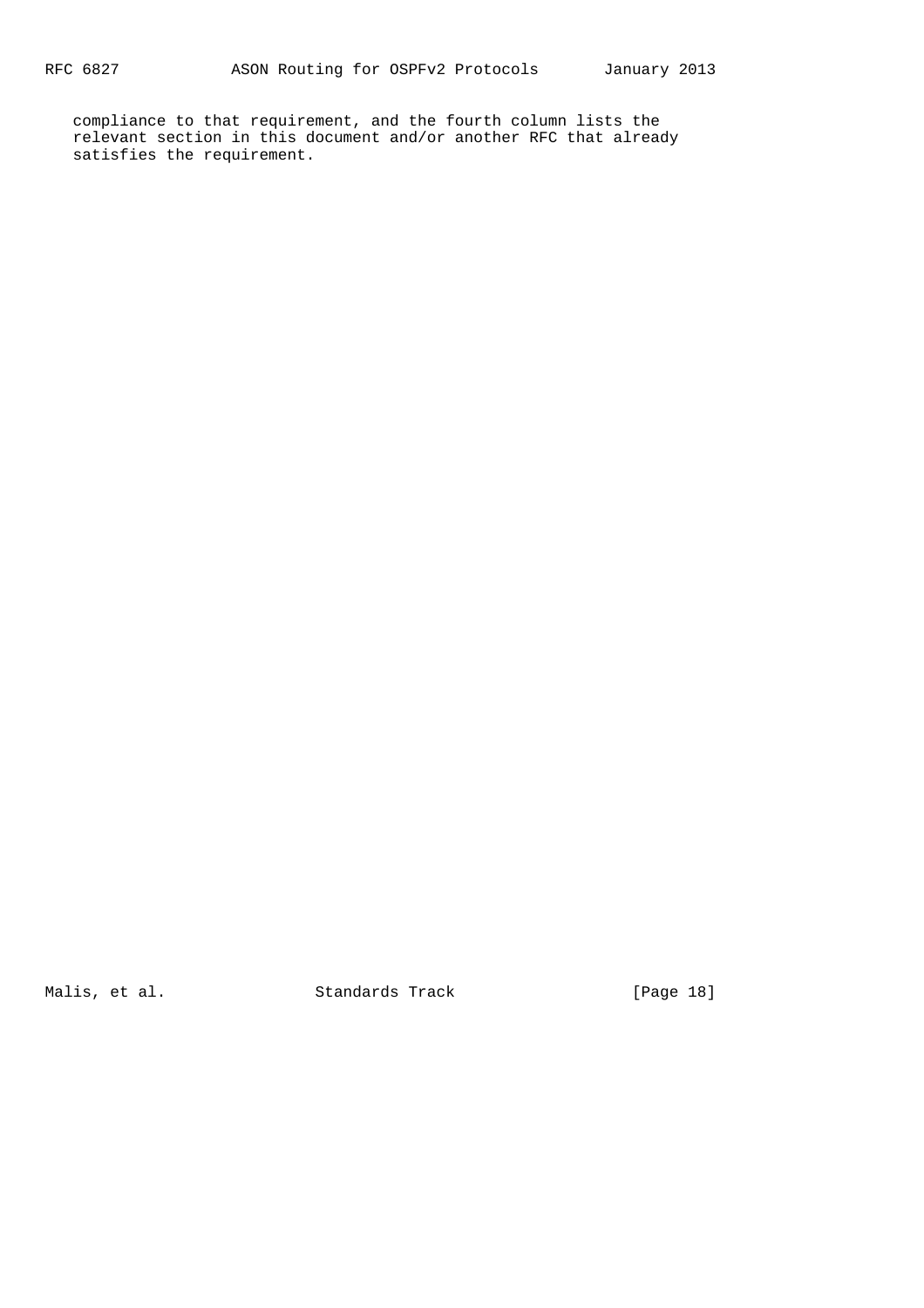| RFC 4258<br>Section<br>(Req.<br>Number) | RFC 4258 Requirement                                                                                                                                                                                               | Compliance                                                              | Reference                                      |
|-----------------------------------------|--------------------------------------------------------------------------------------------------------------------------------------------------------------------------------------------------------------------|-------------------------------------------------------------------------|------------------------------------------------|
| 3(1)                                    | The failure of an RC, or<br>the failure of<br>communications between RCs,<br>and the subsequent recovery<br>from the failure condition<br>MUST NOT disrupt calls in<br>progress.                                   | Implied by<br>separation of<br>transport and<br>control plane.          | Not an<br>attribute of<br>routing<br>protocol. |
| 3.1(2)                                  | Multiple Hierarchical<br>Levels of ASON Routing<br>Areas (RAs).                                                                                                                                                    | Yes                                                                     | Sections 2<br>and $3$ .                        |
| 3.1(3)                                  | Prior to establishing<br>communications, RCs MUST<br>verify that they are bound<br>to the same parent RA.                                                                                                          | Yes, when RA<br>maps to OSPF<br>Area ID.<br>Otherwise,<br>out of scope. | Section 11.1.                                  |
| 3.1(4)                                  | The RC ID MUST be unique<br>within its containing RA.                                                                                                                                                              | Yes                                                                     | RFC 2328 and<br>Section 3.                     |
| 3.1(5)                                  | Each RA within a carrier's<br>network SHALL be uniquely<br>identifiable. RA IDs MAY<br>be associated with a<br>transport-plane name space,<br>whereas RC IDs are<br>associated with a<br>control-plane name space. | Yes - although<br>uniqueness is<br>the operator's<br>responsibility.    | Sections 2,<br>3, and 11.1.                    |
| 3.2(6)                                  | Hierarchical Routing<br>Information Dissemination.                                                                                                                                                                 | Yes                                                                     | Section 7.                                     |
| 3.2(7)                                  | Routing Information<br>exchanged between levels N<br>and N+1 via separate<br>instances and<br>import/export.                                                                                                       | Yes                                                                     | Section 7.1.                                   |

Malis, et al. Standards Track [Page 19]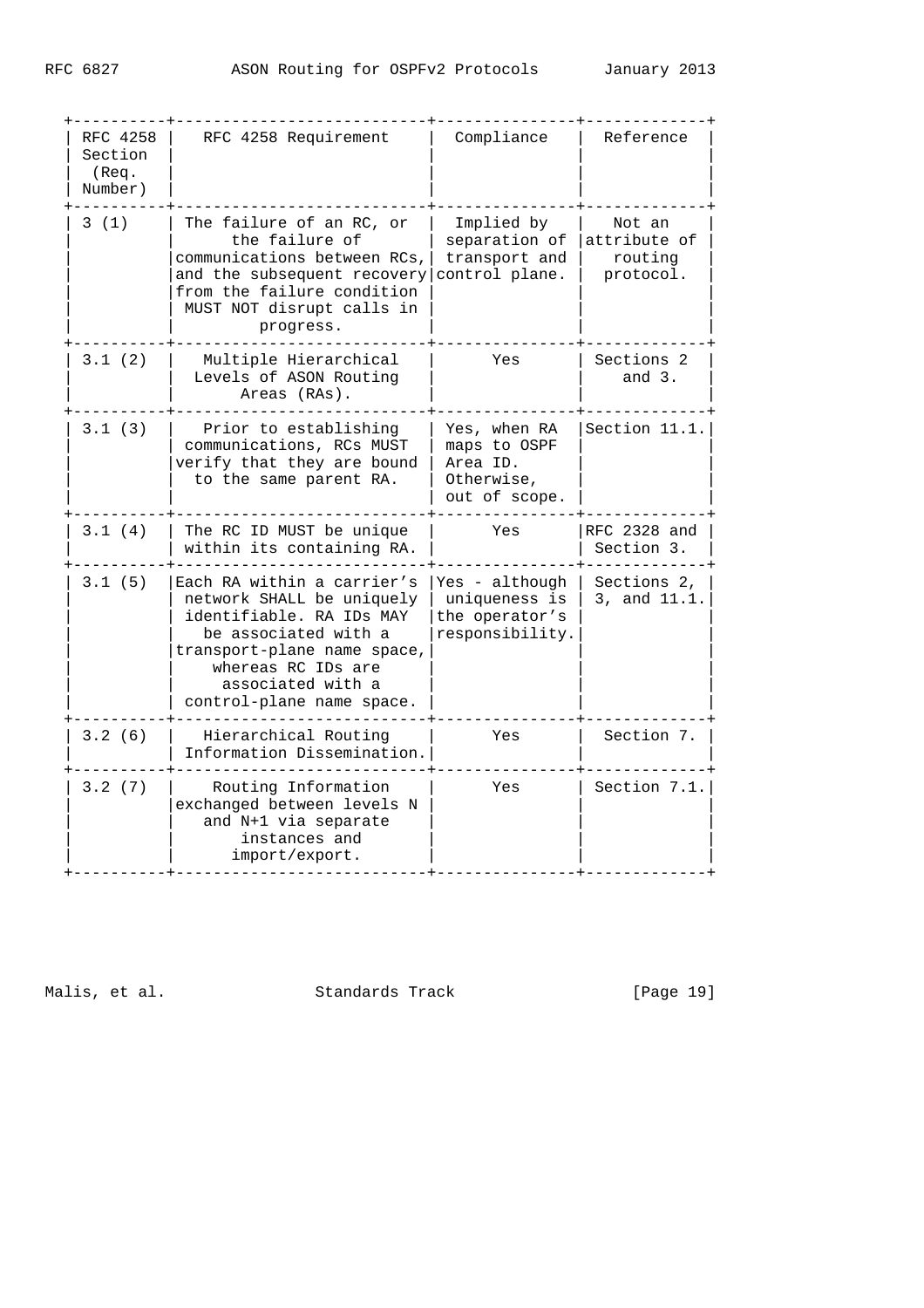| 3.2(8)  | Routing Information<br>exchanged between levels N<br>and N+1 via external link<br>(inter-RA links).                                                                                                                                                                | $No - Not$<br>described.     |                                         |
|---------|--------------------------------------------------------------------------------------------------------------------------------------------------------------------------------------------------------------------------------------------------------------------|------------------------------|-----------------------------------------|
| 3.2(9)  | Routing information<br>exchange MUST include<br>reachability information<br>and MAY include, upon<br>policy decision, node and<br>link topology.                                                                                                                   | Yes                          | Sections 4.<br>6, 6.1, 6.2,<br>and $8.$ |
| 3.2(10) | There SHOULD NOT be any<br>dependencies on the<br>different routing protocols<br>used within an RA or in<br>different RAs.                                                                                                                                         | Yes - separate<br>instances. | Sections 2<br>and $3$ .                 |
| 3.2(11) | The routing protocol SHALL<br>differentiate the routing<br>information originated at a<br>given-level RA from derived<br>routing information<br>(received from external<br>RAs), even when this<br>information is forwarded by<br>another RC at the same<br>level. | Yes                          | Section 7.2.                            |
| 3.2(12) | The routing protocol MUST<br>provide a mechanism to<br>prevent information<br>propagated from a Level N+1<br>RA's RC into the Level N<br>RA's RC from being<br>re-introduced into the<br>Level N+1 RA's RC.                                                        | Yes                          | Section 7.2.                            |
| 3.2(13) | The routing protocol MUST<br>provide a mechanism to<br>prevent information<br>propagated from a Level N-1<br>RA's RC into the Level N<br>RA's RC from being<br>re-introduced into the<br>Level N-1 RA's RC.                                                        | Yes                          | Section 7.2.                            |

Malis, et al. Standards Track [Page 20]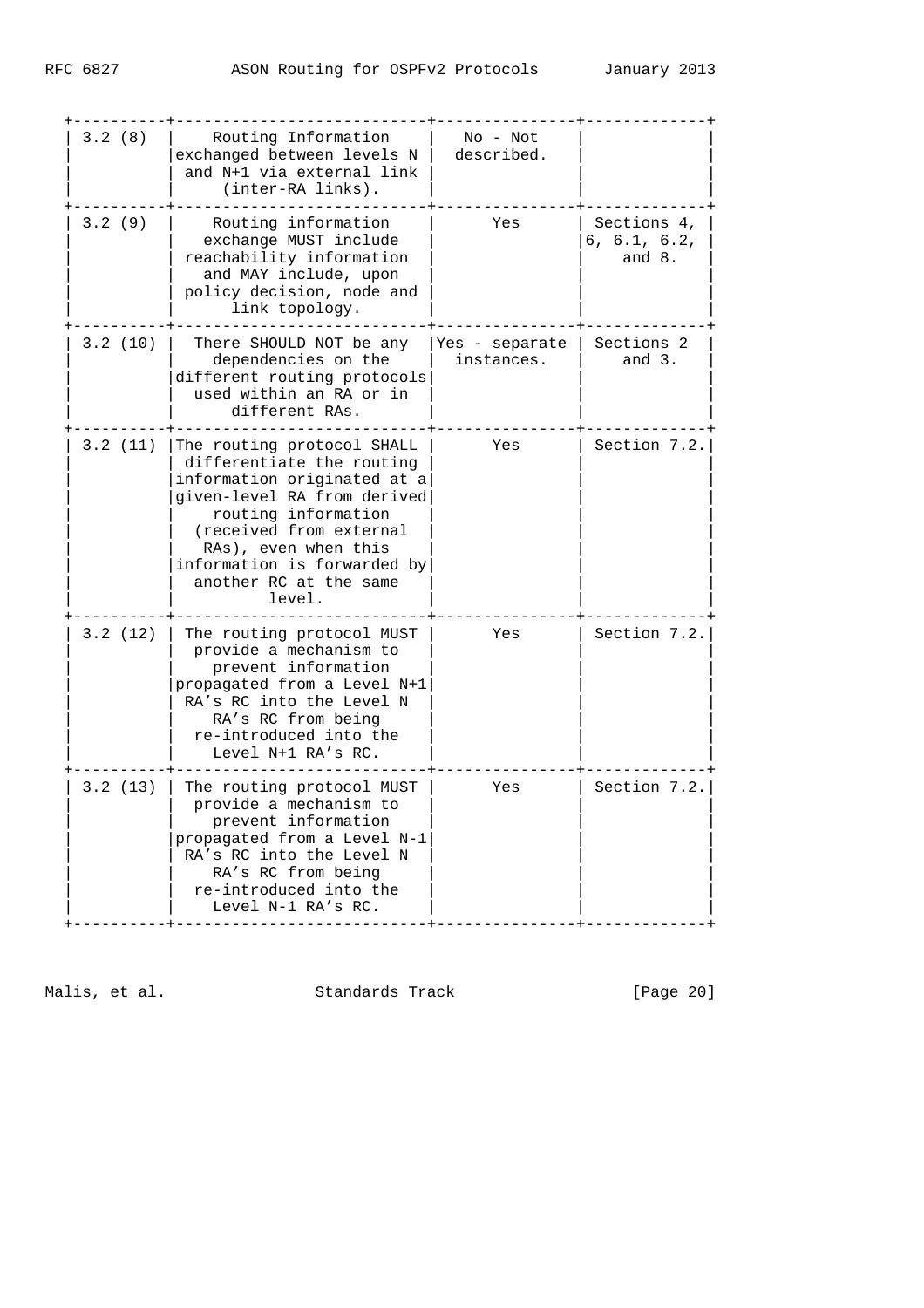| 3.2(14) | Instance of a Level N<br>routing function and an<br>instance of a Level N+1<br>routing function in the<br>same system.                                                                                                                                                                         | Yes                                                                                                                                                                                                                       | Sections 2,<br>3, and 7.                         |
|---------|------------------------------------------------------------------------------------------------------------------------------------------------------------------------------------------------------------------------------------------------------------------------------------------------|---------------------------------------------------------------------------------------------------------------------------------------------------------------------------------------------------------------------------|--------------------------------------------------|
| 3.2(15) | The Level N routing<br>function is on a separate<br>system than the Level<br>N+1 routing function.                                                                                                                                                                                             | Not described<br>but possible.                                                                                                                                                                                            | N/A                                              |
| 3.3(16) | The RC MUST support static<br>(i.e., operator assisted)<br>and MAY support automated<br>configuration of the<br>information describing its<br>relationship to its parent<br>and its child within the<br>hierarchical structure<br>(including RA ID and RC<br>ID).                              | The automation  Sections 2<br>requirement is and 3. Refer<br>ambiguous.<br>OSPF supports<br>auto-discovery<br>of neighbors<br>and topology.<br>Default and<br>automatically<br>configured<br>polices are<br>out of scope. | to RFC 2328<br>for OSPF<br>$auto-$<br>discovery. |
| 3.3(17) | The RC MUST support static<br>(i.e., operator assisted)<br>and MAY support automated<br>configuration of the<br>information describing its<br>associated adjacencies to<br>other RCs within an RA.                                                                                             | Yes - when OSPF RFC 2328 and<br>area maps to RA Section 11.1.<br>discovery is<br>automatic.                                                                                                                               |                                                  |
| 3.3(18) | The routing protocol SHOULD<br>support all the types of RC<br>adjacencies described in<br>Section 9 of [G.7715]. The<br>latter includes congruent<br>topology (with distributed<br>RC) and hubbed topology<br>(e.g., note that the latter<br>does not automatically<br>imply a designated RC). | Yes                                                                                                                                                                                                                       | RFC 2328.                                        |

Malis, et al. Standards Track [Page 21]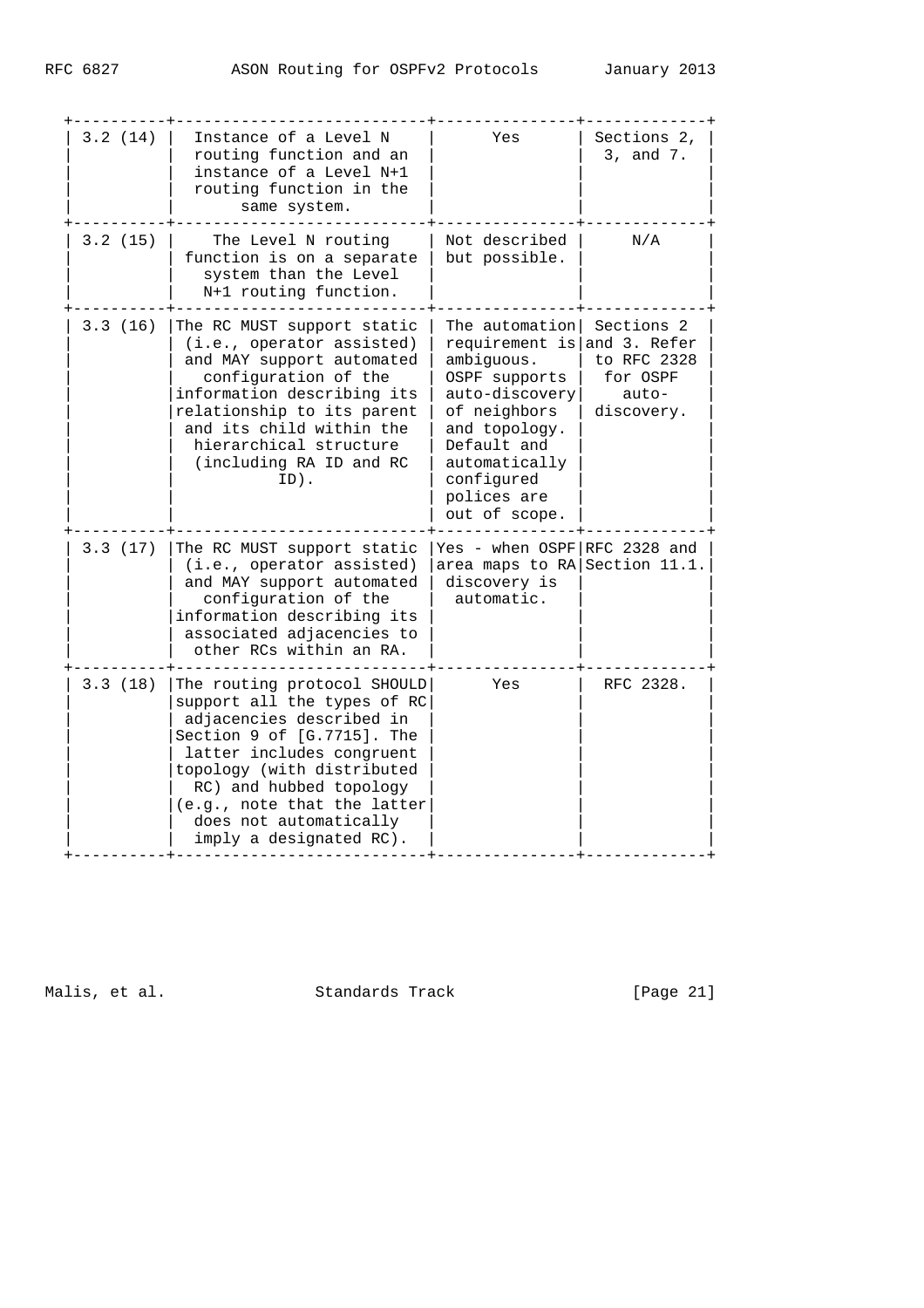| 3.4 (19) The routing protocol SHOULD<br>be capable of supporting<br>architectural evolution in<br>terms of the number of<br>hierarchical levels of RAs,<br>as well as the aggregation<br>and segmentation of RAs. | Yes                          | RFC 2328, RFC<br>5250, and<br>Section 11.2. |
|-------------------------------------------------------------------------------------------------------------------------------------------------------------------------------------------------------------------|------------------------------|---------------------------------------------|
| 3.5.2 (20) Advertisements MAY contain<br>the following common set of<br>information regardless of<br>whether they are link or<br>node related:<br>RA ID of the RA to<br>which the                                 | Yes                          | Section<br>7.2.1.                           |
| advertisement is<br>bounded<br>RC ID of the entity<br>generating the<br>advertisement                                                                                                                             | Yes                          | RFC 2328.                                   |
| Information to<br>uniquely identify<br>advertisements                                                                                                                                                             | Yes                          | RFC 2328, RFC<br>5250.                      |
| Information to<br>determine whether an<br>advertisement has                                                                                                                                                       | No - Must<br>compare to old. |                                             |
| been updated<br>Information to<br>indicate when an<br>advertisement has been<br>derived from a<br>different level RA.                                                                                             | Yes                          | Section<br>7.2.1.                           |

Malis, et al. Standards Track [Page 22]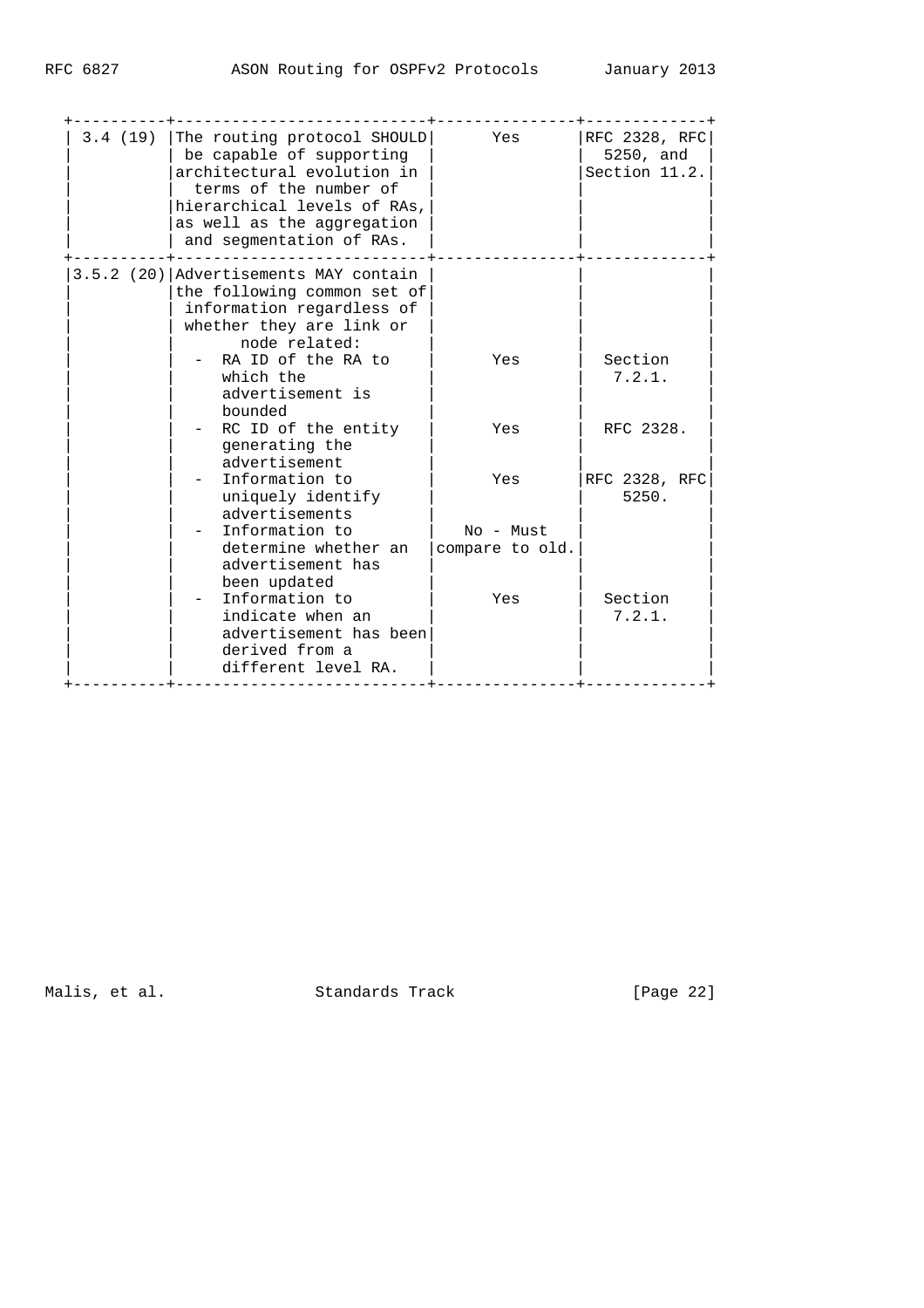|            | 3.5.3 (21) The Node Attributes' Node<br>ID and Reachability must be<br>advertised. It MAY be<br>advertised as a set of<br>associated external (e.g.,<br>User Network Interface<br>(UNI)) address/address<br>prefixes or a set of<br>associated Subnetwork<br>Point Pool (SNPP) link<br>IDs/SNPP ID prefixes, the<br>selection of which MUST be<br>consistent within the<br>applicable scope. | Yes - Prefixes<br>only for<br>reachability. | RFC 5786,<br>Sections 4<br>and $6.$           |
|------------|----------------------------------------------------------------------------------------------------------------------------------------------------------------------------------------------------------------------------------------------------------------------------------------------------------------------------------------------------------------------------------------------|---------------------------------------------|-----------------------------------------------|
| 3.5.4 (22) | The Link Attributes' Local<br>SNPP link ID, Remote SNPP<br>link ID, and layer specific<br>characteristics must be<br>advertised.                                                                                                                                                                                                                                                             | Yes                                         | Section 6.1.                                  |
|            | 3.5.4 (23) Link Signaling Attributes<br>other than Local Adaptation<br>(Signal Type, Link Weight,<br>Resource Class, Local<br>Connection Types, Link<br>Capacity, Link<br>Availability, Diversity<br>Support).                                                                                                                                                                               | Yes                                         | Section 5,<br>RFC 4652 -<br>Section<br>5.3.1. |
| 3.5.4(24)  | Link Signaling Local<br>Adaptation.                                                                                                                                                                                                                                                                                                                                                          | Yes                                         | Section 5.1.                                  |
| 5(25)      | The routing adjacency<br>topology (i.e., the<br>associated PC connectivity<br>topology) and the transport<br>network topology SHALL NOT<br>be assumed to be congruent.                                                                                                                                                                                                                       | Yes                                         | Sections 2,<br>3, and 6.                      |
| 5(26)      | The routing topology SHALL<br>support multiple links<br>between nodes and RAs.                                                                                                                                                                                                                                                                                                               | Yes                                         | RFC 2328, RFC<br>3630.                        |
|            |                                                                                                                                                                                                                                                                                                                                                                                              |                                             |                                               |

Malis, et al. Standards Track [Page 23]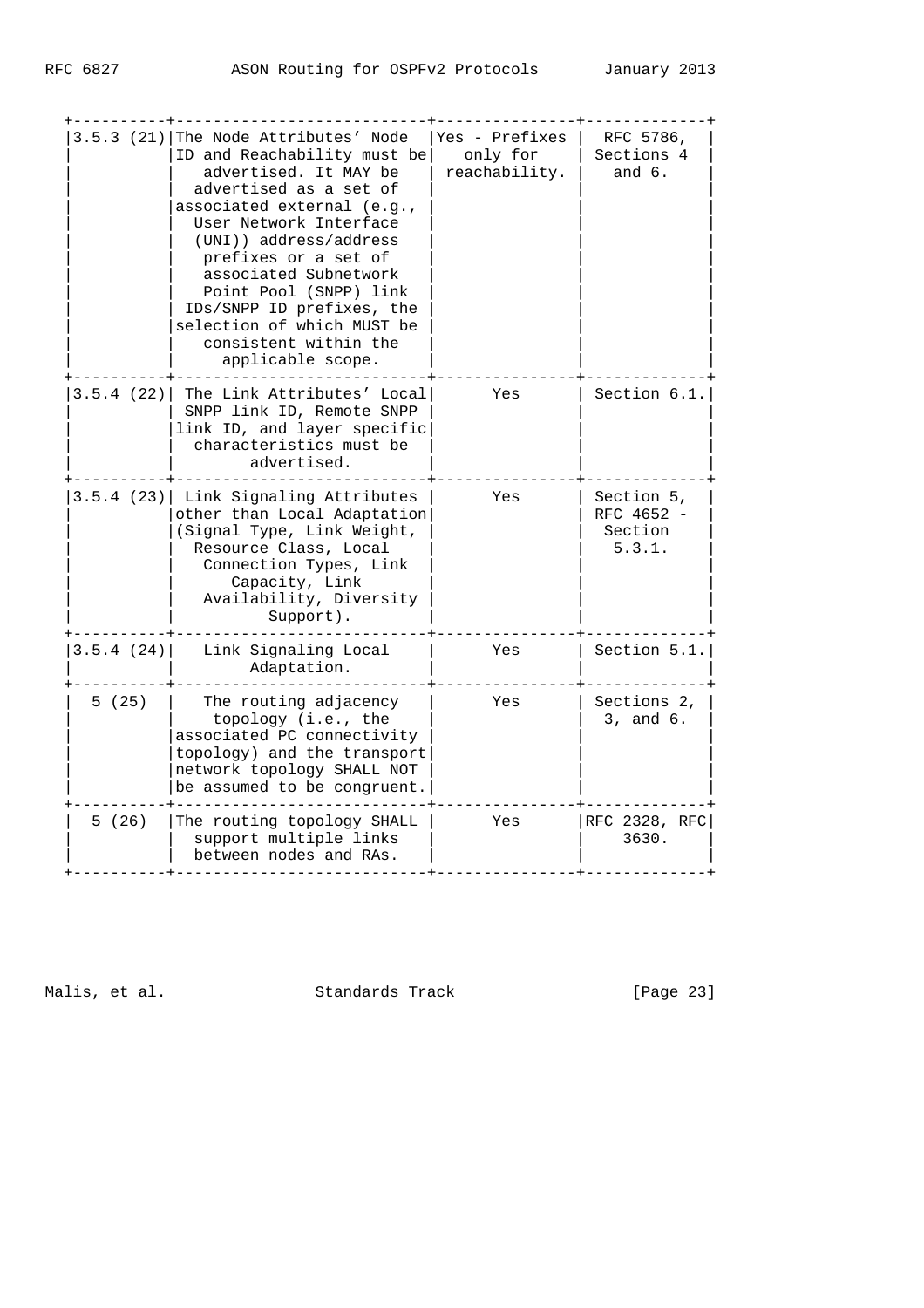| 5(27) | The routing protocol SHALL<br>converge such that the<br>distributed Routing<br>Databases (RDBs) become<br>synchronized after a period<br>of time.                                                                                                                                                                                                                                                                                                                                                         | Yes                                                                                                                                                                       | RFC 2328, RFC<br>5250.    |
|-------|-----------------------------------------------------------------------------------------------------------------------------------------------------------------------------------------------------------------------------------------------------------------------------------------------------------------------------------------------------------------------------------------------------------------------------------------------------------------------------------------------------------|---------------------------------------------------------------------------------------------------------------------------------------------------------------------------|---------------------------|
| 5(28) | Self-consistent information Yes - However,<br>at the receiving level<br>resulting from any<br>transformation (filter,<br>summarize, etc.) and<br>forwarding of information<br>from one RC to $RC(s)$ at<br>different levels when<br>multiple RCs are bound to a<br>single RA.                                                                                                                                                                                                                             | this is not a<br>routing<br>protocol<br>function.                                                                                                                         | Section 7.1.              |
| 5(29) | In order to support<br>operator-assisted changes<br>in the containment<br>relationships of RAs, the<br>routing protocol SHALL<br>support evolution in terms<br>of the number of<br>hierarchical levels of RAs.<br>For example, support of<br>non-disruptive operations<br>such as adding and removing<br>RAs at the top/bottom of<br>the hierarchy, adding or<br>removing a hierarchical<br>level of RAs in or from the<br>middle of the hierarchy, as<br>well as aggregation and<br>segmentation of RAs. | Partial - OSPF<br>supports the<br>purging of<br>stale<br>advertisements<br>and origination<br>of new. The<br>non-disruptive<br>behavior is<br>implementation<br>specific. | RFC 2328 and<br>RFC 5250. |
| 5(30) | A collection of links and<br>nodes such as a subnetwork<br>or RA MUST be able to<br>represent itself to the<br>wider network as a single<br>logical entity with only<br>its external links visible<br>to the topology database.                                                                                                                                                                                                                                                                           | Yes - Within an <br>RA it must be<br>consistent.                                                                                                                          | Sections 4<br>and $6.$    |

Malis, et al. Standards Track [Page 24]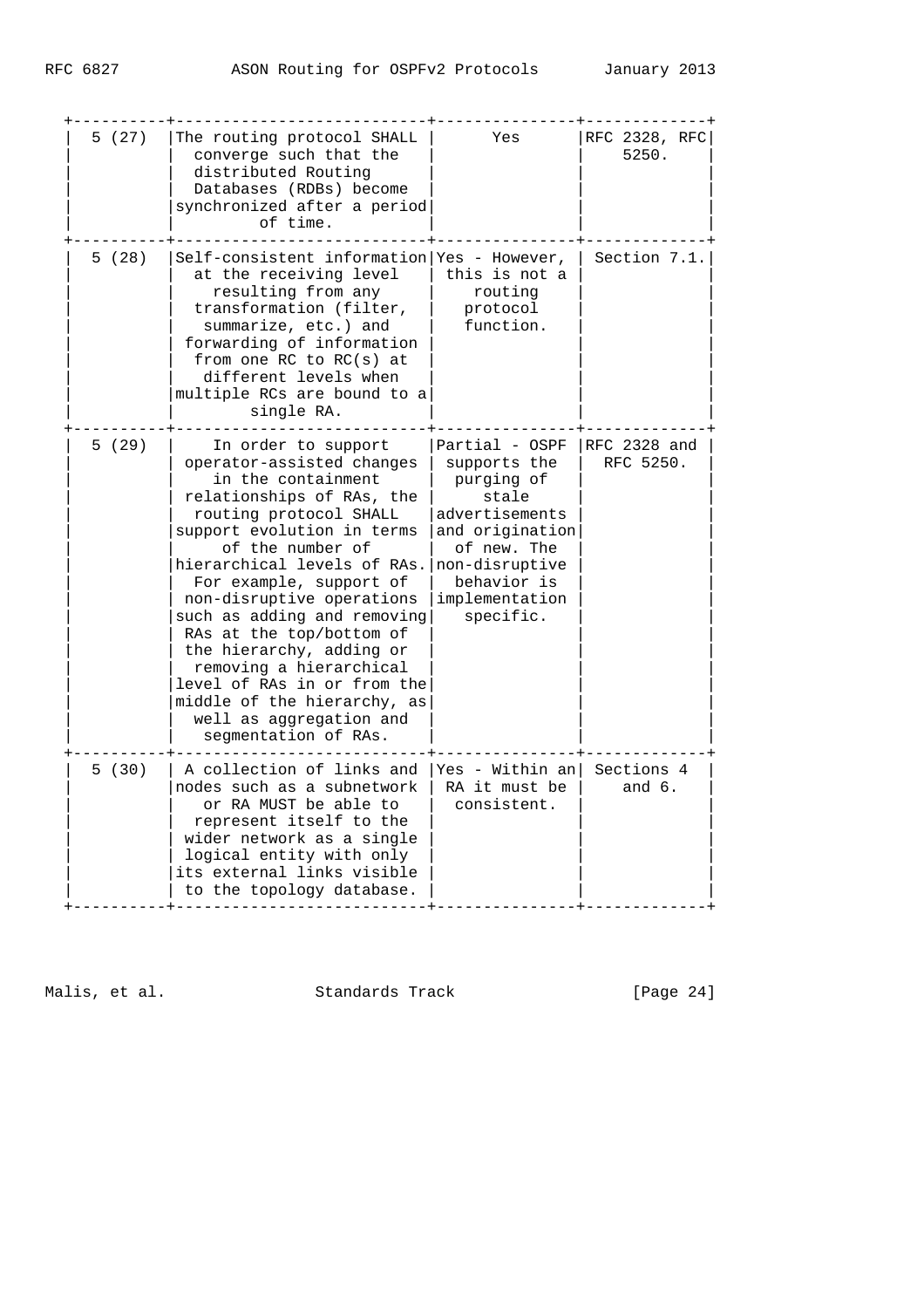#### 13. References

13.1. Normative References

- [RFC2119] Bradner, S., "Key words for use in RFCs to Indicate Requirement Levels", BCP 14, RFC 2119, March 1997.
- [RFC2328] Moy, J., "OSPF Version 2", STD 54, RFC 2328, April 1998.
- [RFC3630] Katz, D., Kompella, K., and D. Yeung, "Traffic Engineering (TE) Extensions to OSPF Version 2", RFC 3630, September 2003.
- [RFC3945] Mannie, E., Ed., "Generalized Multi-Protocol Label Switching (GMPLS) Architecture", RFC 3945, October 2004.
- [RFC4202] Kompella, K., Ed., and Y. Rekhter, Ed., "Routing Extensions in Support of Generalized Multi-Protocol Label Switching (GMPLS)", RFC 4202, October 2005.
- [RFC4203] Kompella, K., Ed., and Y. Rekhter, Ed., "OSPF Extensions in Support of Generalized Multi-Protocol Label Switching (GMPLS)", RFC 4203, October 2005.
- [RFC5250] Berger, L., Bryskin, I., Zinin, A., and R. Coltun, "The OSPF Opaque LSA Option", RFC 5250, July 2008.
- [RFC5786] Aggarwal, R. and K. Kompella, "Advertising a Router's Local Addresses in OSPF Traffic Engineering (TE) Extensions", RFC 5786, March 2010.
- 13.2. Informative References
	- [RFC4258] Brungard, D., Ed., "Requirements for Generalized Multi- Protocol Label Switching (GMPLS) Routing for the Automatically Switched Optical Network (ASON)", RFC 4258, November 2005.
	- [RFC4652] Papadimitriou, D., Ed., Ong, L., Sadler, J., Shew, S., and D. Ward, "Evaluation of Existing Routing Protocols against Automatic Switched Optical Network (ASON) Routing Requirements", RFC 4652, October 2006.
	- [RFC5709] Bhatia, M., Manral, V., Fanto, M., White, R., Barnes, M., Li, T., and R. Atkinson, "OSPFv2 HMAC-SHA Cryptographic Authentication", RFC 5709, October 2009.

Malis, et al. Standards Track [Page 25]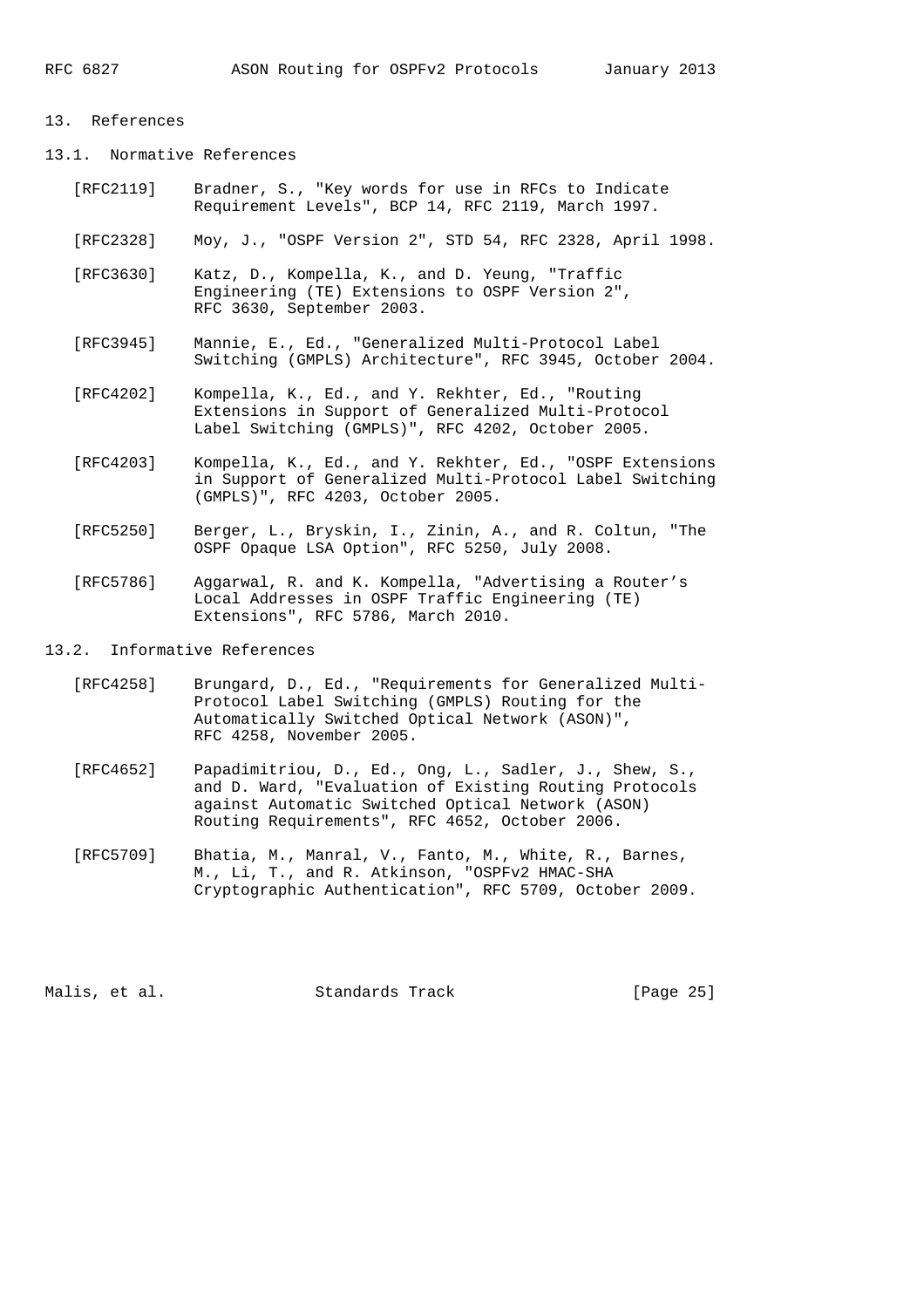- [RFC6518] Lebovitz, G. and M. Bhatia, "Keying and Authentication for Routing Protocols (KARP) Design Guidelines", RFC 6518, February 2012.
- [OSPF-SEC] Hartman, S. and Zhang, D., "Analysis of OSPF Security According to KARP Design Guide", Work in Progress, November 2012.
- [G.7715] ITU-T Rec. G.7715/Y.1706, "Architecture and Requirements in the Automatically Switched Optical Network", June 2002.
- [G.7715.1] ITU-T Rec. G.7715.1/Y.1706.1, "ASON Routing Architecture and Requirements for Link State Protocols", February 2004.
- [G.805] ITU-T Rec. G.805, "Generic Functional Architecture of Transport Networks)", March 2000.
- [G.8080] ITU-T Rec. G.8080/Y.1304, "Architecture for the automatically switched optical network", February 2012.
- 14. Acknowledgements

 The editors would like to thank Lyndon Ong, Remi Theillaud, Stephen Shew, Jonathan Sadler, Deborah Brungard, Lou Berger, and Adrian Farrel for their useful comments and suggestions.

14.1. RFC 5787 Acknowledgements

 The author would like to thank Dean Cheng, Acee Lindem, Pandian Vijay, Alan Davey, Adrian Farrel, Deborah Brungard, and Ben Campbell for their useful comments and suggestions.

 Lisa Dusseault and Jari Arkko provided useful comments during IESG review.

 Question 14 of Study Group 15 of the ITU-T provided useful and constructive input.

Malis, et al. Standards Track [Page 26]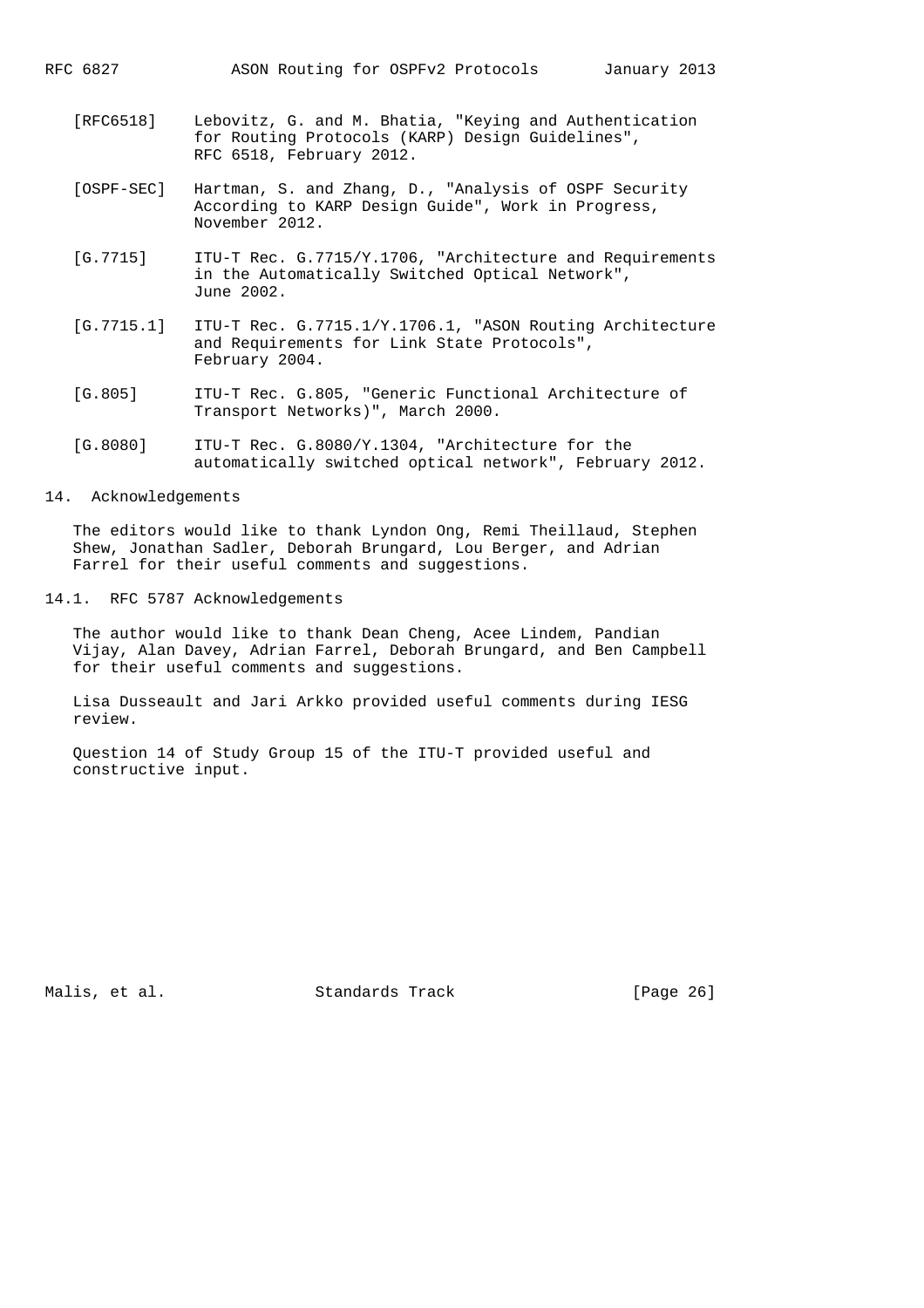Appendix A. ASON Terminology

This document makes use of the following terms:

- Administrative domain: (See Recommendation [G.805].) For the purposes of [G.7715.1], an administrative domain represents the extent of resources that belong to a single player such as a network operator, a service provider, or an end-user. Administrative domains of different players do not overlap amongst themselves.
- Control plane: performs the call control and connection control functions. Through signaling, the control plane sets up and releases connections and may restore a connection in case of a failure.
- (Control) Domain: represents a collection of (control) entities that are grouped for a particular purpose. The control plane is subdivided into domains matching administrative domains. Within an administrative domain, further subdivisions of the control plane are recursively applied. A routing control domain is an abstract entity that hides the details of the RC distribution.
- External NNI (E-NNI): interfaces located between protocol controllers between control domains.
- Internal NNI (I-NNI): interfaces located between protocol controllers within control domains.
- Link: (See Recommendation G.805.) A "topological component" that describes a fixed relationship between a "subnetwork" or "access group" and another "subnetwork" or "access group". Links are not limited to being provided by a single server trail.
- Management plane: performs management functions for the transport plane, the control plane, and the system as a whole. It also provides coordination between all the planes. The following management functional areas are performed in the management plane: performance, fault, configuration, accounting, and security management.
- Management domain: (See Recommendation G.805.) A management domain defines a collection of managed objects that are grouped to meet organizational requirements according to geography, technology, policy, or other structure, and for a number of functional areas such as Fault, Configuration, Accounting, Performance, and Security (FCAPS), for the purpose of providing control in a consistent manner. Management domains can be disjoint, contained,

Malis, et al. Standards Track [Page 27]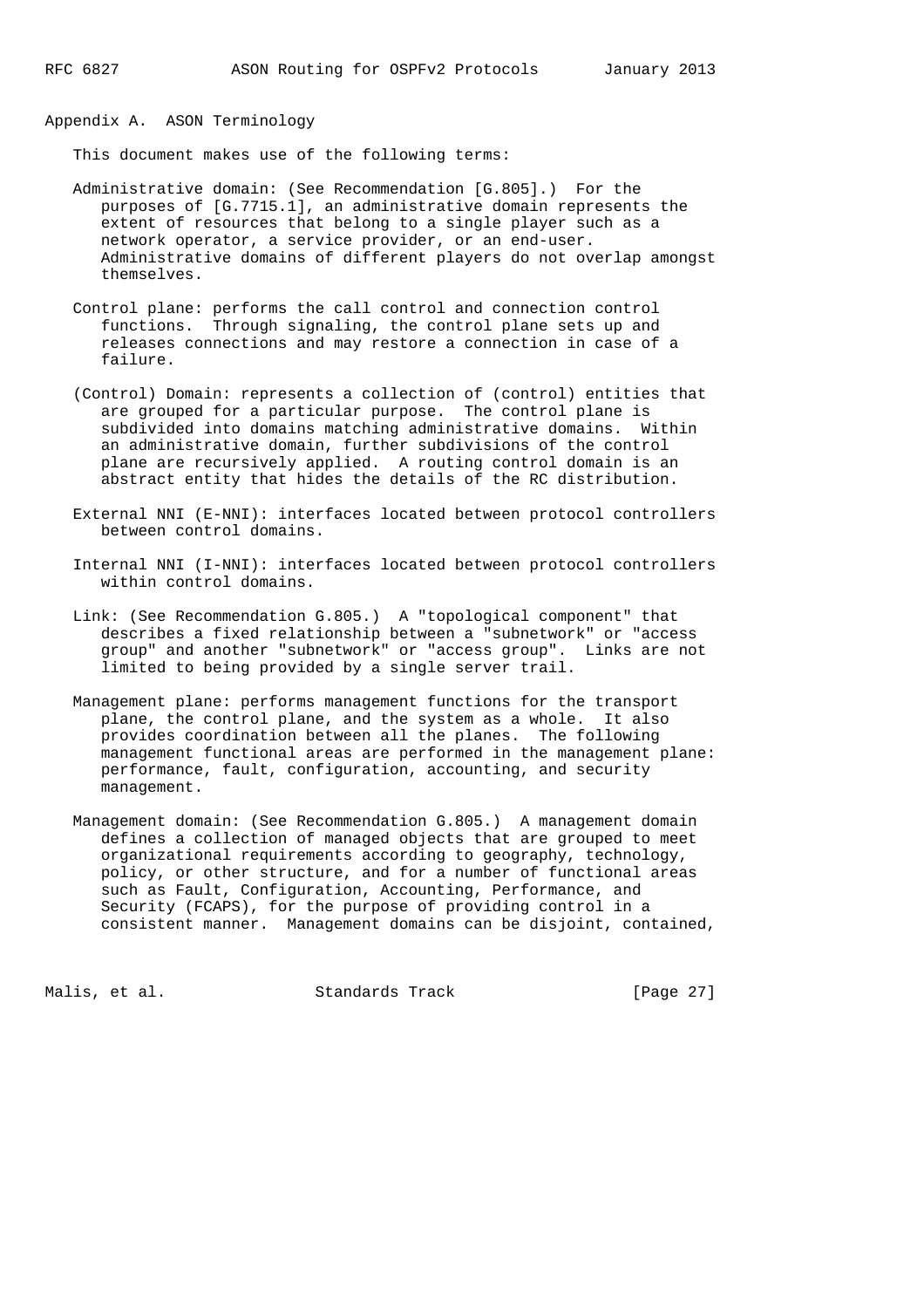or overlapping. As such, the resources within an administrative domain can be distributed into several possible overlapping management domains. The same resource can therefore belong to several management domains simultaneously, but a management domain shall not cross the border of an administrative domain.

- Subnetwork Point (SNP): The SNP is a control-plane abstraction that represents an actual or potential transport-plane resource. SNPs (in different subnetwork partitions) may represent the same transport resource. A one-to-one correspondence should not be assumed.
- Subnetwork Point Pool (SNPP): A set of SNPs that are grouped together for the purposes of routing.
- Termination Connection Point (TCP): A TCP represents the output of a Trail Termination function or the input to a Trail Termination Sink function.
- Transport plane: provides bidirectional or unidirectional transfer of user information, from one location to another. It can also provide transfer of some control and network management information. The transport plane is layered; it is equivalent to the Transport Network defined in Recommendation G.805.

 User Network Interface (UNI): interfaces are located between protocol controllers between a user and a control domain. Note: There is no routing function associated with a UNI reference point.

Appendix B. ASON Routing Terminology

This document makes use of the following terms:

- Routing Area (RA): an RA represents a partition of the transport plane, and its identifier is used within the control plane as the representation of this partition. Per [G.8080], an RA is defined by a set of subnetworks, the links that interconnect them, and the interfaces representing the ends of the links exiting that RA. An RA may contain smaller RAs inter-connected by links. The limit of subdivision results in an RA that contains two subnetworks interconnected by a single link.
- Routing Database (RDB): a repository for the local topology, network topology, reachability, and other routing information that is updated as part of the routing information exchange and may additionally contain information that is configured. The RDB may contain routing information for more than one routing area (RA).

Malis, et al. Standards Track [Page 28]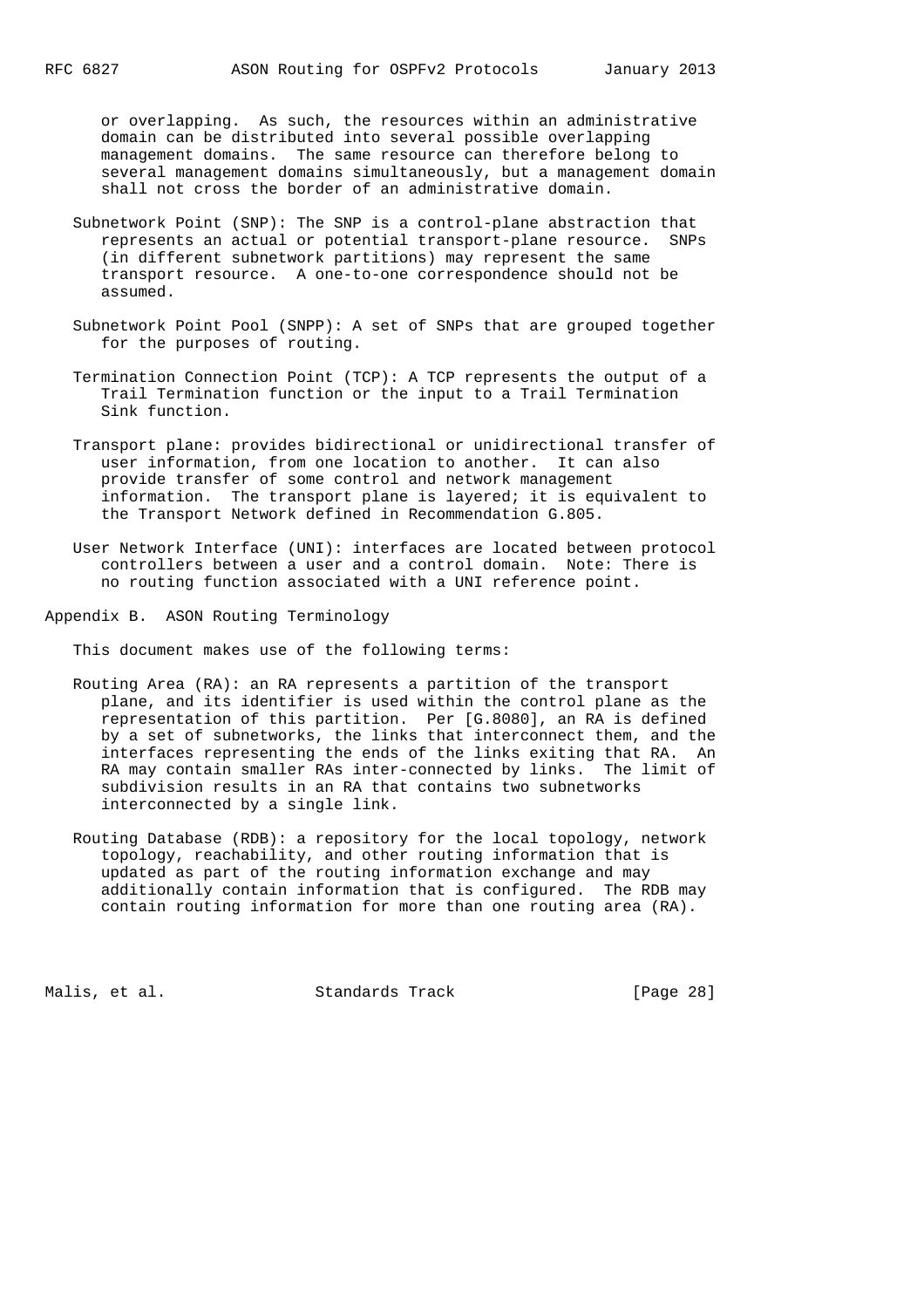- Routing Components: ASON routing architecture functions. These functions can be classified as protocol independent (Link Resource Manager (LRM), Routing Controller (RC)) or protocol specific (Protocol Controller (PC)).
- Routing Controller (RC): handles (abstract) information needed for routing and the routing information exchange with peering RCs by operating on the RDB. The RC has access to a view of the RDB. The RC is protocol independent.
- Note: Since the RDB may contain routing information pertaining to multiple RAs (and possibly to multiple layer networks), the RCs accessing the RDB may share the routing information.
- Link Resource Manager (LRM): supplies all the relevant component and TE link information to the RC. It informs the RC about any state changes of the link resources it controls.
- Protocol Controller (PC): handles protocol-specific message exchanges according to the reference point over which the information is exchanged (e.g., E-NNI, I-NNI) and internal exchanges with the RC. The PC function is protocol dependent.

Appendix C. Changes from RFC 5787

This document contains the following changes from RFC 5787:

- 1. This document will be on the Standards Track, rather than Experimental, and reflects experience gained from RFC 5787 implementation and interoperability testing. This also required changes to the IANA Considerations.
- 2. There is a new Section 3 on Terminology and Identification to describe the mapping of key ASON entities to OSPF entities.
- 3. Sections were reorganized to explain terminology before defining prefix extensions.
- 4. There is a new Section 11, Management Considerations, which describes how existing OSPF mechanisms address ASON requirements on Routing Area changes.
- 5. There is a new Section 12, which compares the document to the requirements in RFC 4258.
- 6. The prefix format was changed to reference RFC 5786 rather than defining a separate format and The Node Attribute TLV in RFC 5786 has been updated as a result.

Malis, et al. Standards Track [Page 29]